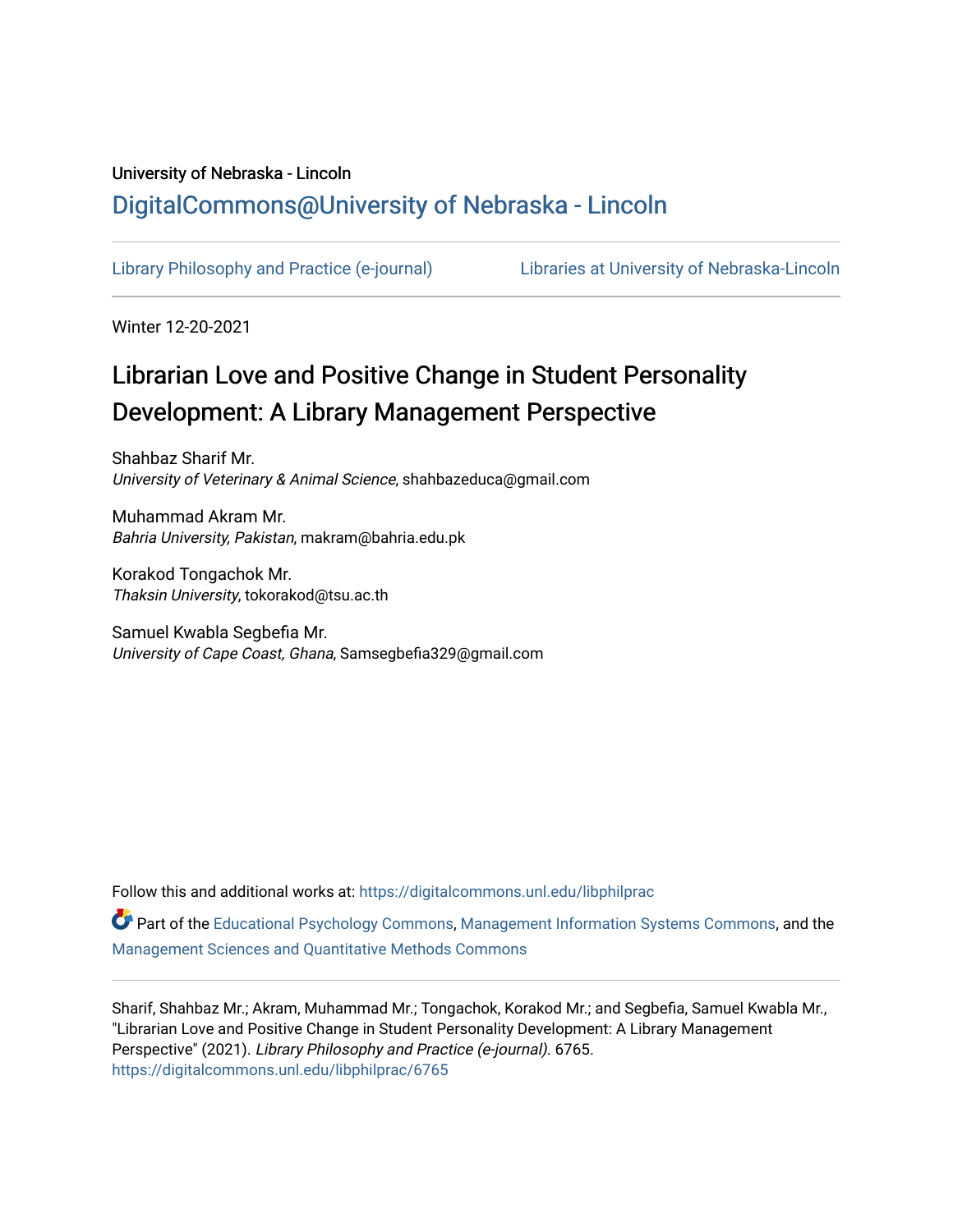# **Librarian Love and Positive Change in Student Personality Development: A Library Management Perspective**

# **Shahbaz Sharif<sup>1</sup>**

<sup>1</sup>UVAS Business School, University of veterinary and animal sciences, Lahore, Pakistan

shahbazeduca@gmail.com

# **Dr. Muhammad Akram<sup>2</sup>**

<sup>2</sup>Bahria University Islamabad, Pakistan

makram@bahria.edu.pk

**Korakod Tongachok<sup>3</sup>**

<sup>3</sup>Faculty of Law, Thaksin University, Thailand

tokorakod@tsu.ac.th

#### **Samuel Kwabla Segbefia<sup>4</sup>**

<sup>4</sup>Department of Social Sciences, University of Cape Coast, Ghana

Samsegbefia329@gmail.com

#### **Abstract**

Librarian behavior has brought a positive change in the students' lives. Librarian love encourages the students' stay in the public libraries of high schools. A decade ago, the world paid a high price for corporal punishment; in turn, the students faced a high level of stress and anxiety. However, UNESCO has launched a slogan, 'No punishment but love' all over the world. Therefore, this study measures the impact of librarian love on students' personality development, e.g., discipline, emotional behavior, and perceived respect. Additionally, this study sees whether the high school librarians perceive a positive impact on their discipline, emotional behavior, and respect towards love. The study targeted 45 high schools of District Sheikhupura in the province of Punjab. The researcher personally distributed 480 survey questionnaires among the library teachers; however, 403 were returned valid and filled. The survey questionnaire was translated into Urdu, a native language of Pakistan, because it was too difficult to collect data from the English school. Smart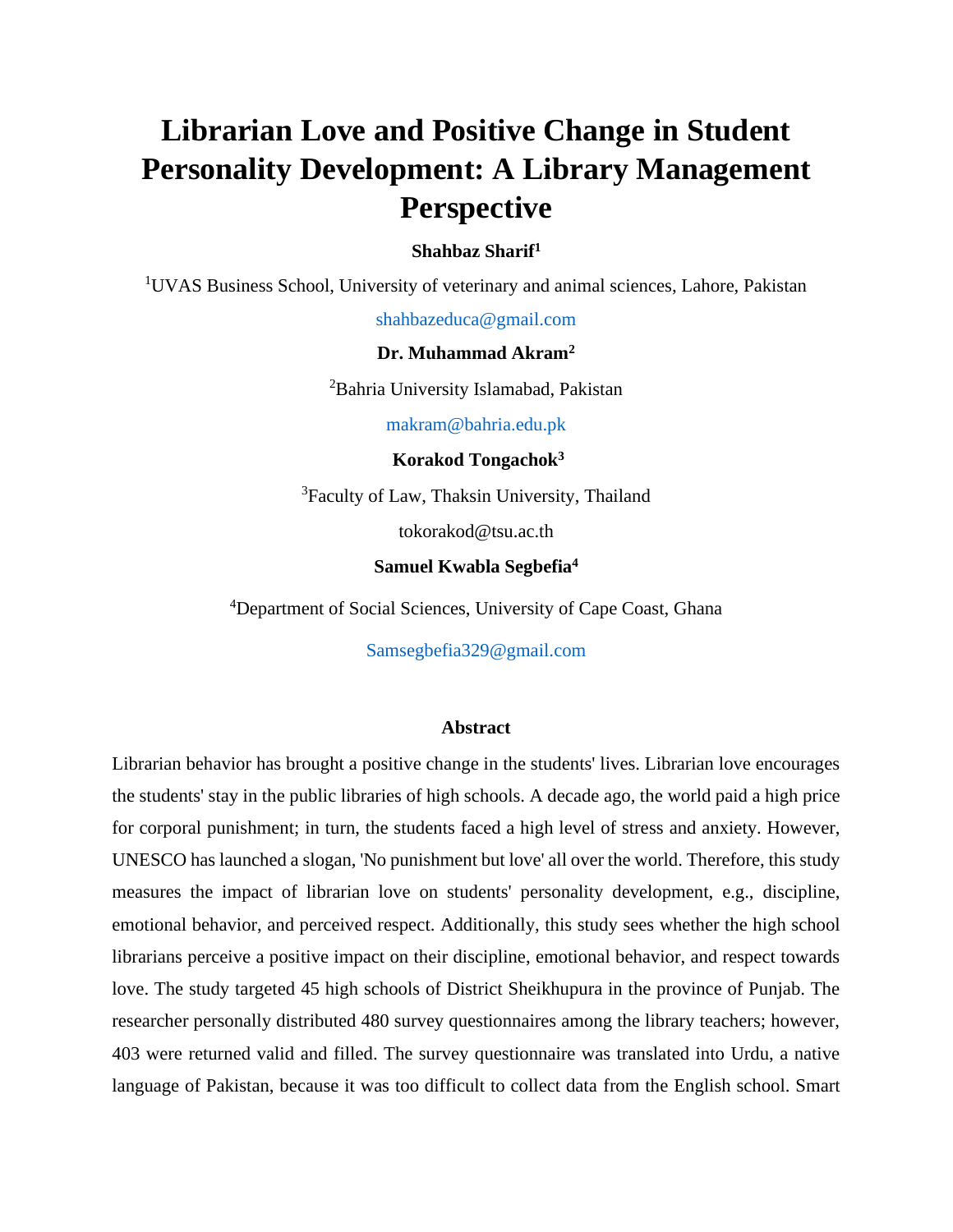PLS 3.3.3 was applied to test the model, and the study meets the measurement scales' criteria of validity and reliability. The study supported that librarian love has a significant and positive influence on students' discipline, emotional behavior, and perceived respect. It means librarian love brings a positive change in the personality and academic performance of the students in terms of discipline, emotional behavior, and respect. The study provides the guidelines as policy implications to the school education departments to ensure the strategy of love by the librarians so that the habit of spending more and more at libraries would be common.

**Keywords:** Librarian love, students' discipline, emotional behavior, perceived respect, high schools libraries, Pakistan

#### **Introduction**

Libraries are the backbone of creating the habits of reading novels, books, magazines, and newspapers. Library knowledge can be exchanged and transferred easily if the librarians pay heed to love students. In this way, loving and caring behaviors by the librarians will make the students stay at public libraries and spend more and more time in the public libraries of the schools. It can only be possible if the librarians love to spend time and exchange knowledge with the schooling students. Therefore, the study explores the consequences of librarians' love on students' discipline, emotional behavior, and perceived respect.

The second face of schooling is that with the negativity surrounding physical punishment in schools today, the disciplined approach is still used. Capital punishment has been synonymous with poor educational performance among students and negative social interactions. Corporal penalty refers to either paddling or spanking a child to cause physical pain as an inappropriate conduct penalty (Rollins, 2012). The empirical proof of corporal punishment is consistent usage by parents (CP) leads to higher negative child outcomes across several domains (Gershoff, 2002). It has become progressively apparent over the last five years that CP is potentially cross-culturally correlated with negative consequences (e.g., Berlin et al., 2009; Gershoff et al., 2010; 2012). Corporal punishment is described as the inhumane treatment of a human by using a hand or weapon, such as a paddle, by someone with the power to trigger a child to correct or regulate the infant's conduct, discomfort, but not injury. In twenty-two out of the fifty United States, corporal punishment is appropriate (Jambor, 2001). This review looks at laws and how the initial court case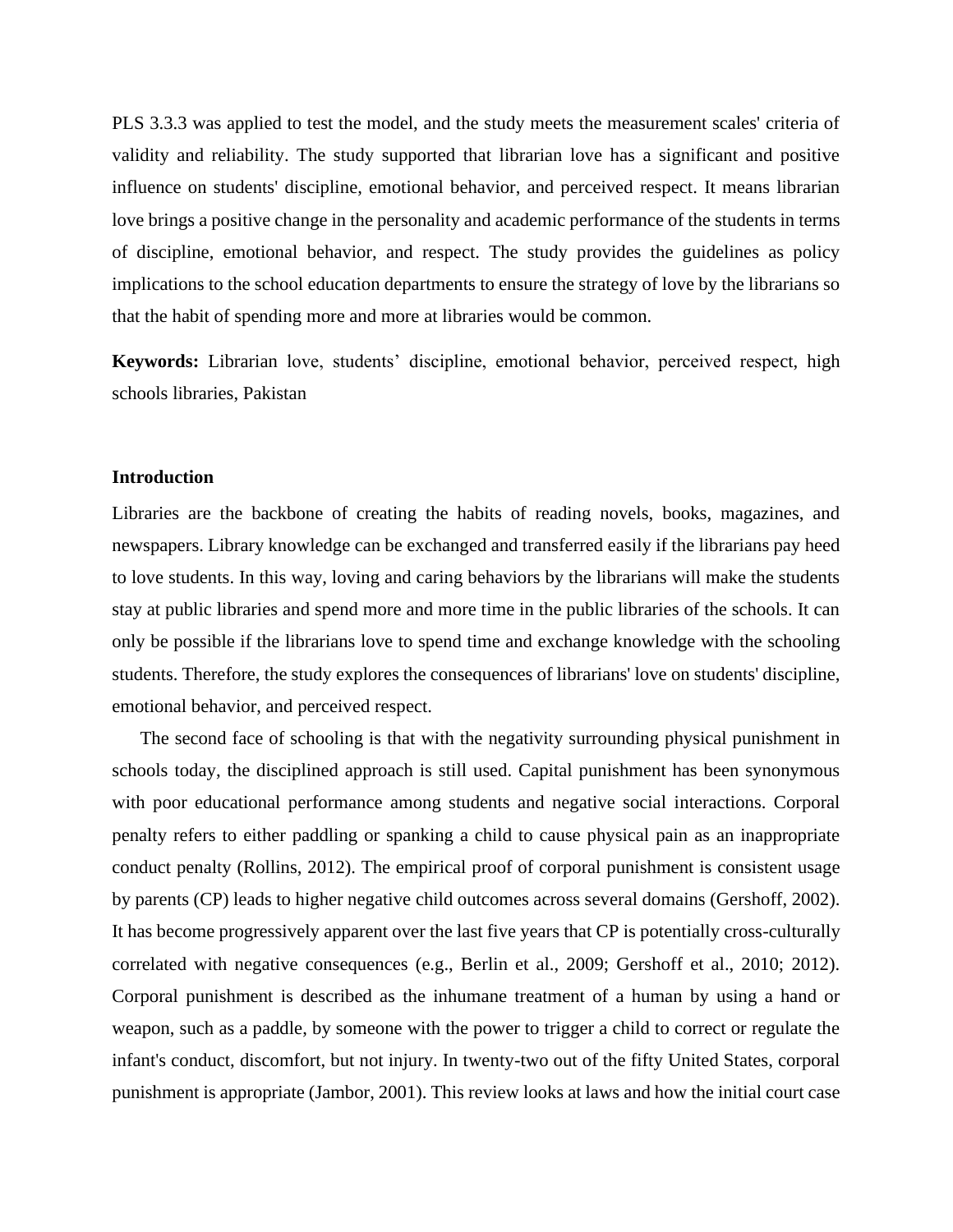shaped views of corporal punishment. This research also explored the unfair use of corporal punishment in contrast to race and gender. Many more males from other countries are paddled than females (Skibia, Michael, Nardo & Peterson, 2002). However, the librarian love has always been neglected in previous studies so, that the survey fundamentally focuses on it.

The eighth amendment, which is contained in the constitution of the United States, prohibits excessive bail or fines in the Bill of Rights and cruel and unusual penalties. This forms the framework for policies on corporal punishment and is backed by Wright's (1977) court case, which requires paddling, subject to bans levied by policies of the school board or state laws. Surrendering of others the student's portion of constitutional rights happens as the student steps inside the schoolhouse entrance. The results in this case favor corporal punishment as a viable punishment discipline Implies (Wright, 1977). Corporal punishment is a common trend among conservatives in the U.S. Disinterested in making school disciplinary programmers nationally. It activates the U.S. appears as one of the world's most punitive nations. Of the fifty nations, only twenty-eight have prohibited the use of corporal punishment (Snook, 2001). The paper was signed by President George W. Bush, the Elementary and Secondary Education Act (2001) it establishes barriers to shield teachers or administrators from litigation concerning disciplinary habits. The Act also restricts the emotional distress award payments in lawsuits for education (Cardinal, 2002). Corporal punishment is discussed in the laws of the United States by authorizing each state to decide whether in schools they want to use corporal punishment. Events: There is a difference in corporal punishments among the various states regarding race, gender, and even more so. African-American students for many years have been stereotyped into a career consisting of 90 percent as troublemaker's Caucasians, making them less favorably viewed than other student groups concerning educational procedures, corporal punishments, and special referrals services. In a given population, variations in definitions of behaviors are affected by race, society, and social history (Chang & Stanley, 2003). Clarke and Weinstein (2004), the instruction, according to Quran, middle-class female Caucasians who may have difficulty identifying with a particular race of students and the behavioral variations observed in the classroom dominate the profession. Many educational colleges lack cultural diversity instruction, contributing to stereotypes regarding African-American students (Curan et al., 2004). Some kids break the rules more than others, but at times, generally, all kids struggle to do what the teacher asks of them or fail to do stuff at a required level. Though corporal punishment is widely practiced in the United States, it is a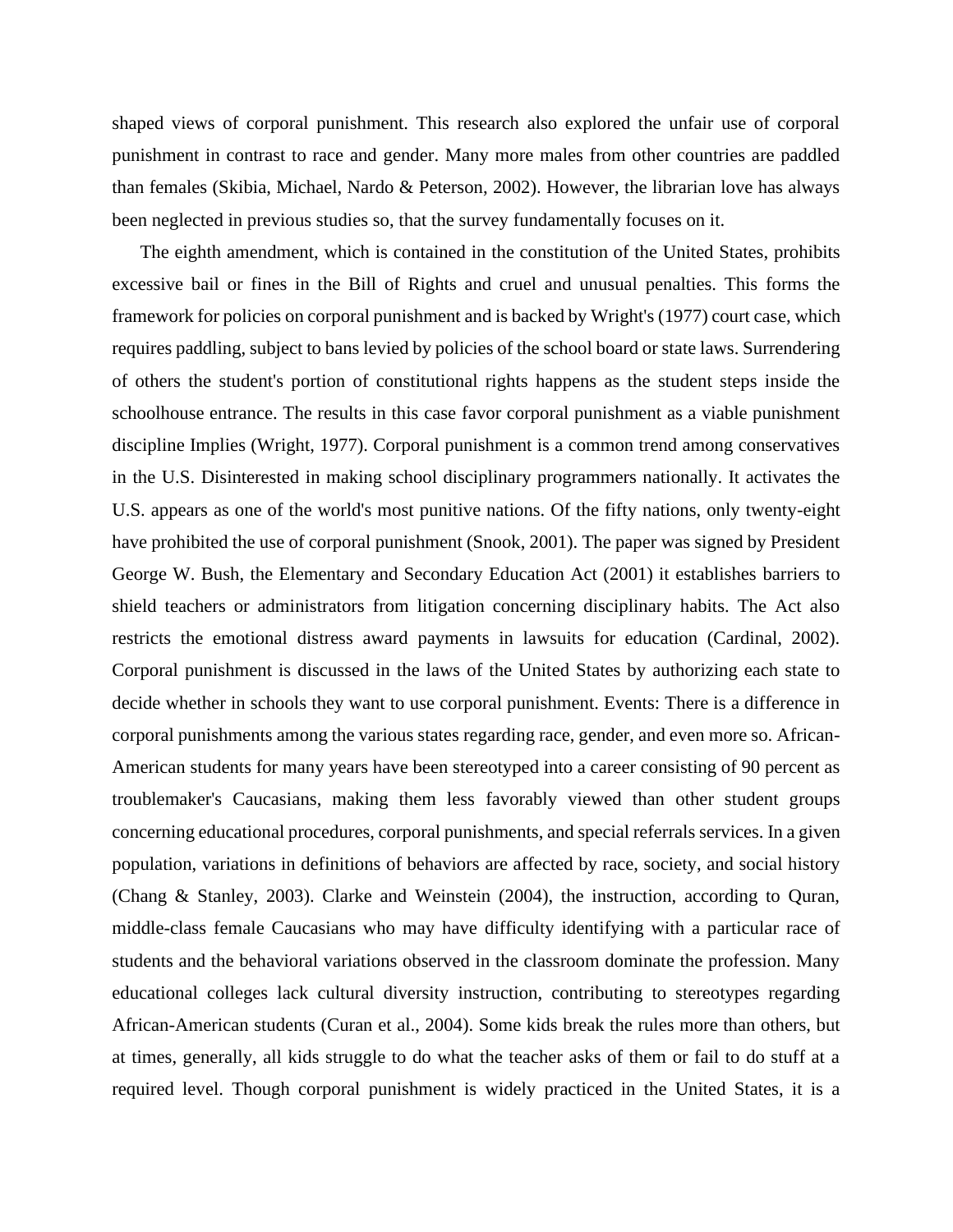relatively invisible aspect of society. It is almost invisible because it is so unremarkable that it is taken as a matter of course (Struass & Donelly, 2001).

No doubt, corporal punishment has spoiled the students, and they began to move out of the study. But as the slogan "no punishment but love" has been imposed, the interest of the students and teachers in education is at its peak. In this regard, the theory "y" is considered beneficial for the students, and the slogan "no punishment but love" has worked as the same theory. The main purpose of this theory is to raise the interest among the students to do all the school activities and motivate them to take participation maximum in all the processes of education so that they can also get the highlighted goals. The slogan has made not only the students able to motivate to do all the objects remaining in the school but also the teachers can make the students understand better in the way of education. In this way, the theory "y" is compared with the slogan "no punishment but love" because the main point of both is to raise the interest among the students who leave the habit of reading and want to quit school. The behavioral theory makes the students perform well in the point out the task rather than other students.

The present research study is concerned with the impact of the slogan "No punishment but love" on the morale of the teachers and students. The main focus of the research study is to explore the effects of the slogan in education. In this way, the theme of the study is to highlight the changes in the result responses of the students before the slogan and after the saying and on the other hand, it is also main aim is to express that the students respect much or not after the slogan and have discipline properly or not after the implementation of the motto in the public libraries of the high schools. Therefore, the study tests the impact of librarian love on students' discipline, emotional behavior, and perceived respect.

#### **Literature Review and Hypotheses Development**

#### *Usage of Love rather than punishment*

Corporal punishment is used worldwide to control the bad behavior of the students, but on the other hand, it also influences the morale of the teachers. In somewhere in the world, its excessive usage is on the mark because the teachers do not know how to teach in a better way so that the students can understand a subject better. But as the slogan not punishment but Love is raised, the students are more relaxed, but the teachers are more competitive and have a good grip on their fields to deliver the knowledge about their subjects (Mwamwenda, 1995). In Africa, till the 20thcentury, teachers were punishing the students, but in the late 1960 and early 1970, the cane was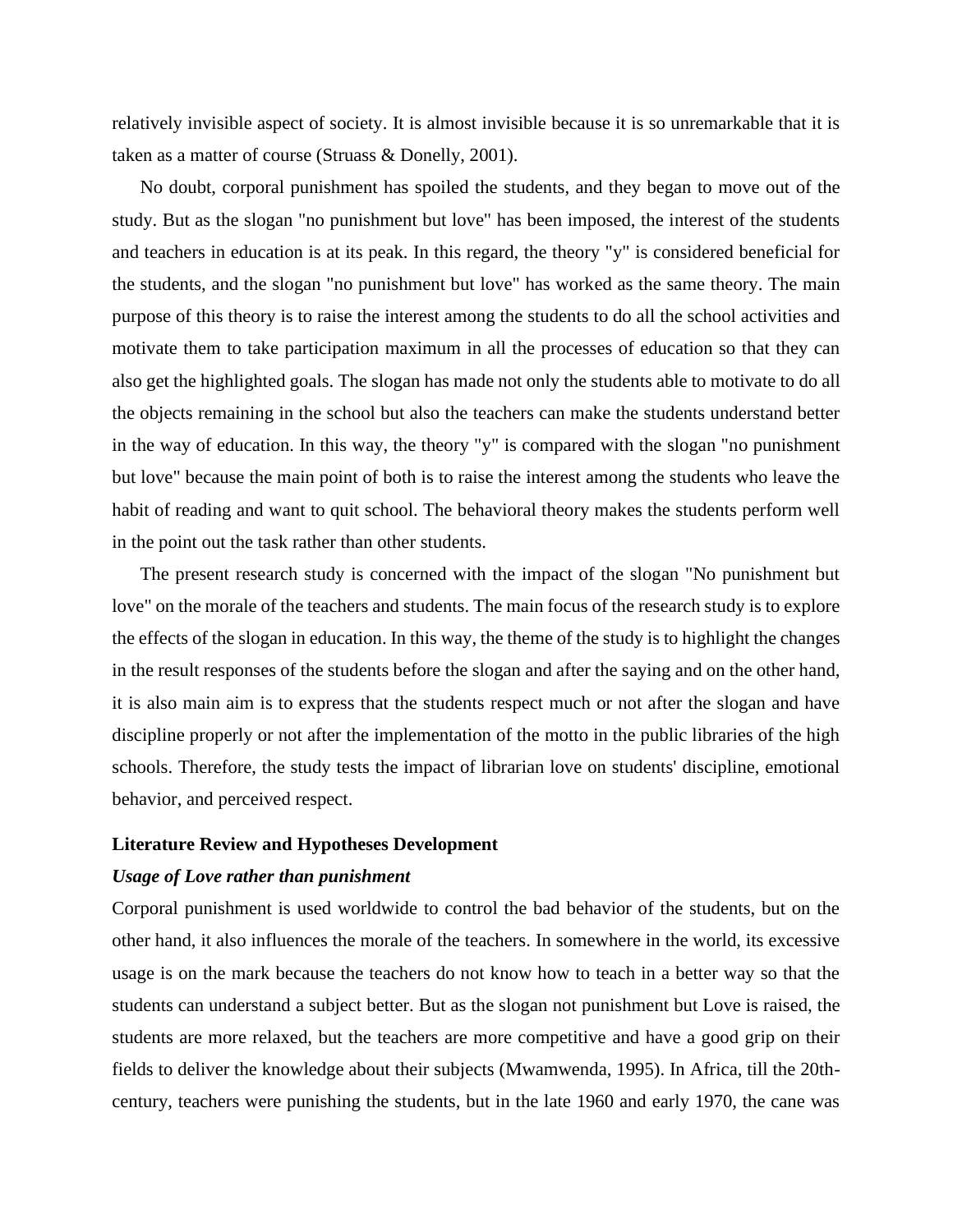phased out in most primary schools (Lambert, 2012). In England, in 1987, the rod was banned in state-funded secondary schools. It was banned in private schools in 1999 (Lambert, 2012). In 1989, governments worldwide promised all children the same rights by adopting the United Nations Convention on the Child's Rights (CRC). The CRC explicitly requires every State to protect children from all forms of physical or mental violence (Article 37 and Article 39). The CRC dictates that the Member States must provide support to children who are victims of violence. The CRC requires school discipline to be consistent with the child's human dignity and conformity with the present convention. Article 28(2) dictates that it is without using corporal punishment (UNICEF, 2010).

#### *Perceived Love and Students' discipline*

Many scholars have tried to evaluate students' discipline, and penalties in this regard, such as discipline was established as a branch of information training by Rosen (1997), Eggleton (2001), and Cameron (2006). This improves self-control, attitude, productivity to enforce loyalty and comply with school authority and laws. And some teachers use physical discipline to inflict physical discomfort to correct the learners and their misbehaviors and uphold the discipline of education. Skinner (1968), who was one of the prominent theorists of behavioral learning from a psychological point of view, punishments are characterized as unpleasant and painful experiences (stimuli) if performed after such events have occurred. Nonetheless, Skinner would not advocate the use of punishment as a strategy for various ways and styles. Controlling/correcting unwanted behaviors affects the individual being punished and creates detrimental behaviors, emotions, and future issues with behavior. Rewards are virtually more effective for Skinner than punishment among young learners to enforce and reinforce positive behaviors and emotions; hence their learning applications are important. Pakistan faces various problems in the field of education. Problems are a top priority. The high rate of the country's illiteracy can be related to the absence of availability to classrooms, inadequate facilities for education, joblessness, poverty, and the derogatory position of religious scholars are at stake. The corporal punishment practice can also be associated with the rise in schooling drop-outs (Pakistani Government, 2013). The lack of parental involvement in this situation is a factor that is responsible for this situation. Child's education and self-motivation inactive a relationship between parent and teacher in schools financial difficulties and the history of physical punishment (Ailaan, 2014).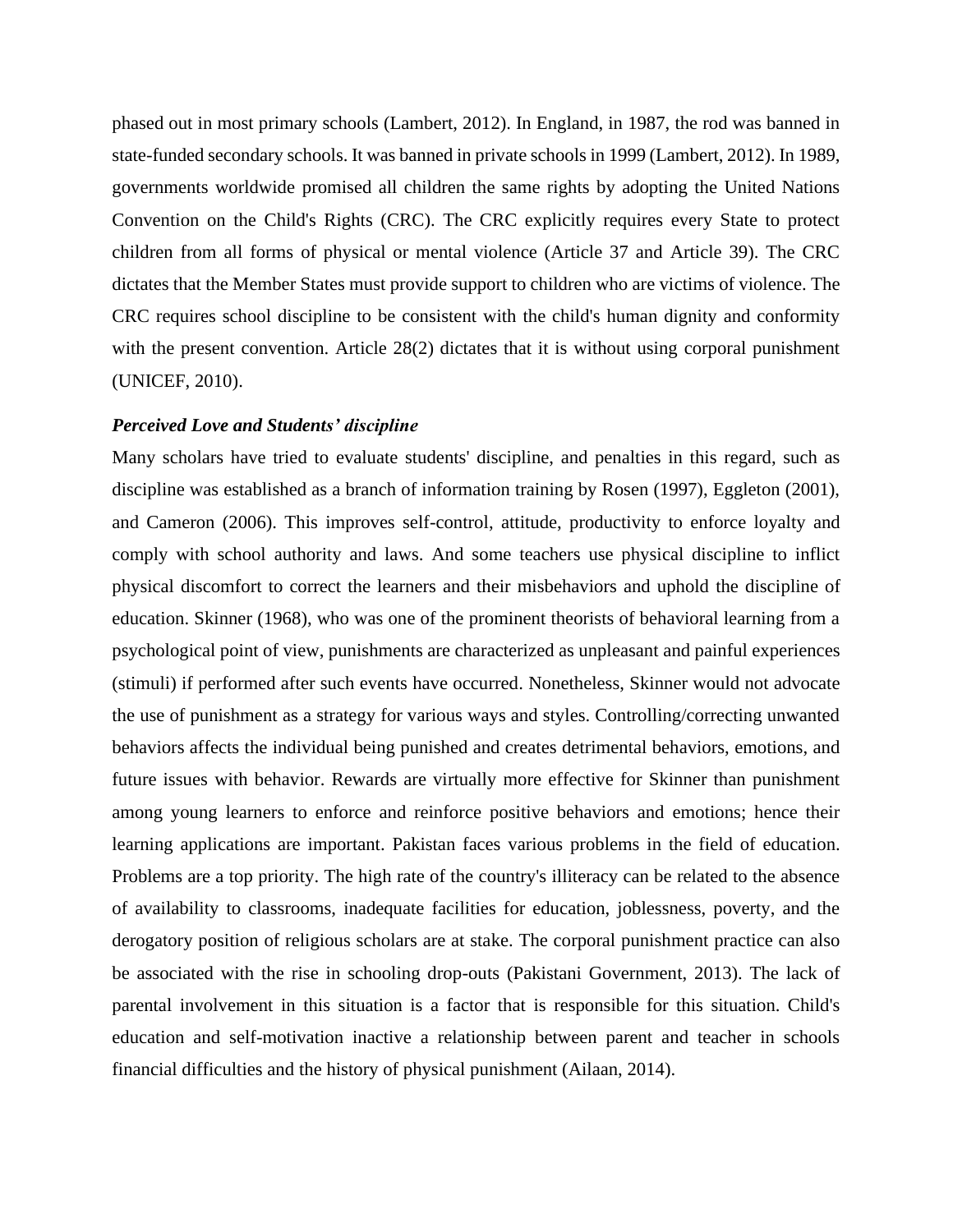Straus and Donnelly (2005) described physical discipline as "the use of corporal punishment" to cause a child to feel discomfort, physical force, but not injury, to correct or regulate the infant's actions. The use of corporal punishment in schools is a highly effective practice in Pakistan. Due to its coercive existence and negative, infamous, and debated phenomenon effects on children's personality and academic success (UNICEF, 2001). Andrew and Stewart (2002) suggested that physical punishment is used exclusively for making children as regulated and educated as every society aims to make its people contributory and efficient in compliance with the customs and laws of the nation. The tradition of corporal punishment in South Asian countries is attributed to bad student success. Academic objectives in the West are practiced because of non-compliance with school and social expectations (Tiwari, 2013). As stated by Durrant (2005), the educational history of teachers plays a critical role in corporal punishment as the teacher is unable to articulate the methods of teaching in the children's way is right and helpful. Lack of responsibility and overcrowding the practice of corporal punishment at school was also bolstered by classrooms, inadequate facilities, teachers' stress and anger, and low-quality teaching resources (UNICEF, 2001). The most significant consideration for corporal punishment is the acceptability of society for its practice, and its practice is extreme in those regions. Individuals view it as a natural occurrence (Salazar et al., 2014). Based on the above empirical pieces of evidence, the study proposes a research hypothesis:

*H1*: Perceived Love significantly and positively influences students' discipline

# *Perceived love and emotional behavior*

Religious ones throughout history, support for corporal punishment has remained and teachers it is practiced by parents who are more sacred to correct children's actions and to amendment as they consider it a significant distinction of culture (Menard, 2013). Since the last century, the tradition of corporal punishment has been investigated concerning its detrimental effects on children emotional behavior and the maintenance of children; however, in the previous three decades; emotional behavior has been largely related to the practice of positive effects on the growth and socialization of children's personalities (Gershoff & Bitensky, 2007; Durrant & Ateah, 2005). The physical penalty's primary goal is to reduce the anti-social level and increase the frequency of the desired goals. Still, on the other hand, the conducted results in corporal punishment are in the opposite direction. A 27-study meta-analysis stated a clear positive connection between perceived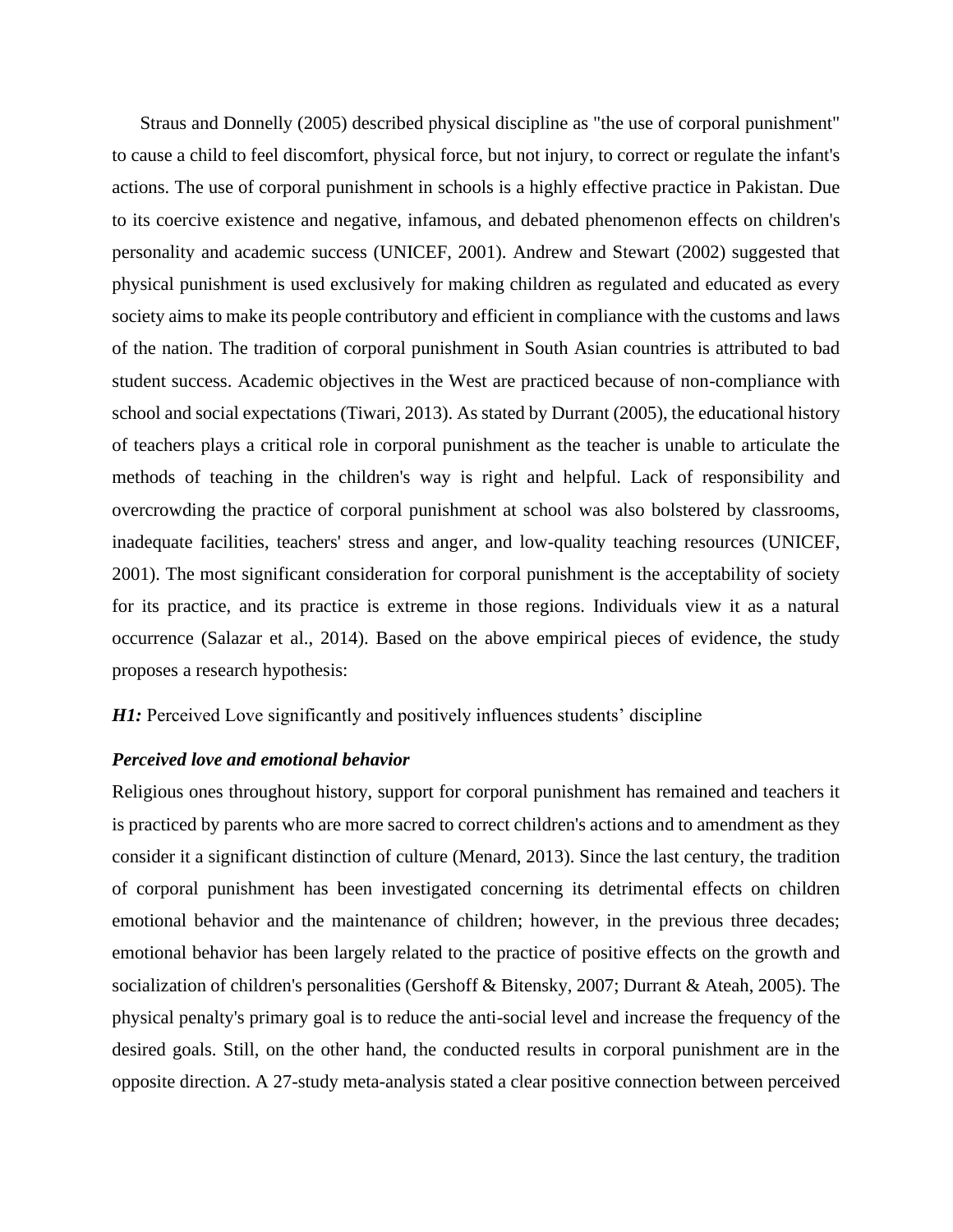love and student emotional behaviors (Straus et al., 1997; Grusec & Goodnow, 1994; Gershoff, 2002).

The exercise of corporal punishment is immoral and excessive, and it may also contribute to physical violence (Block, 2013, Taylor et al., 2011). The emotional consequences of corporal punishment are more severe than in comparison to the physical one. Aggressive behavior is mainly studied concerning corporal aggression. Gershoff's meta-analysis (2002) indicated that more children become more violent when being disciplined. (1996) Turner and Finkelhor physical punishment has been evaluated and resulted from feelings of depression and hopelessness that persist throughout adulthood. Corporal penalty in infants, the cognitive growth process is also slower. However, it was proved that perceived love has an opposite effect on child emotional behavior, and this effect is a positive consequence of perceiving love. Therefore, the study proposes a research hypothesis:

*H2:* Perceived love significantly and positively influences student emotional behavior.

#### *Perceived love and perceived respect*

There are also some contexts under which to perceive love is more powerful, one of them being social support from their parents. Children with parental help are less likely to be affected by corporal involvement consequences. Children with parental assistance are less likely to be affected by the corporal penalty. Dignity, trust, respect, and the ability to manage challenging situations will increase by perceived love. Perceived love can be used as a tool for decreasing the negative effects of corporal punishments. The parents develop both the stress and support in various conditions. Appreciative children become more responsive to their parents, and they are more likely to be affected by the corporal punishment they bear receive from that place. The second phase of corporal punishment is that a child gets in their career at the school in which he starts his education. Even Larzelere (1986) points out a linear association between perceived love and students' respect. Recommended abnormality in children's psychology is correlated with the use of perceived love. Parents and teachers represent a named person under the motto "Spare the rod the kid and spoil it. The options around physical punishment vary in different ways, social classes, and have other disciplinary criteria.

Baccera & Giovannoni (1977) also traced differences between classes, races, and cultural groups and how they reward perceived love. Society is a widely established culture of violent acts.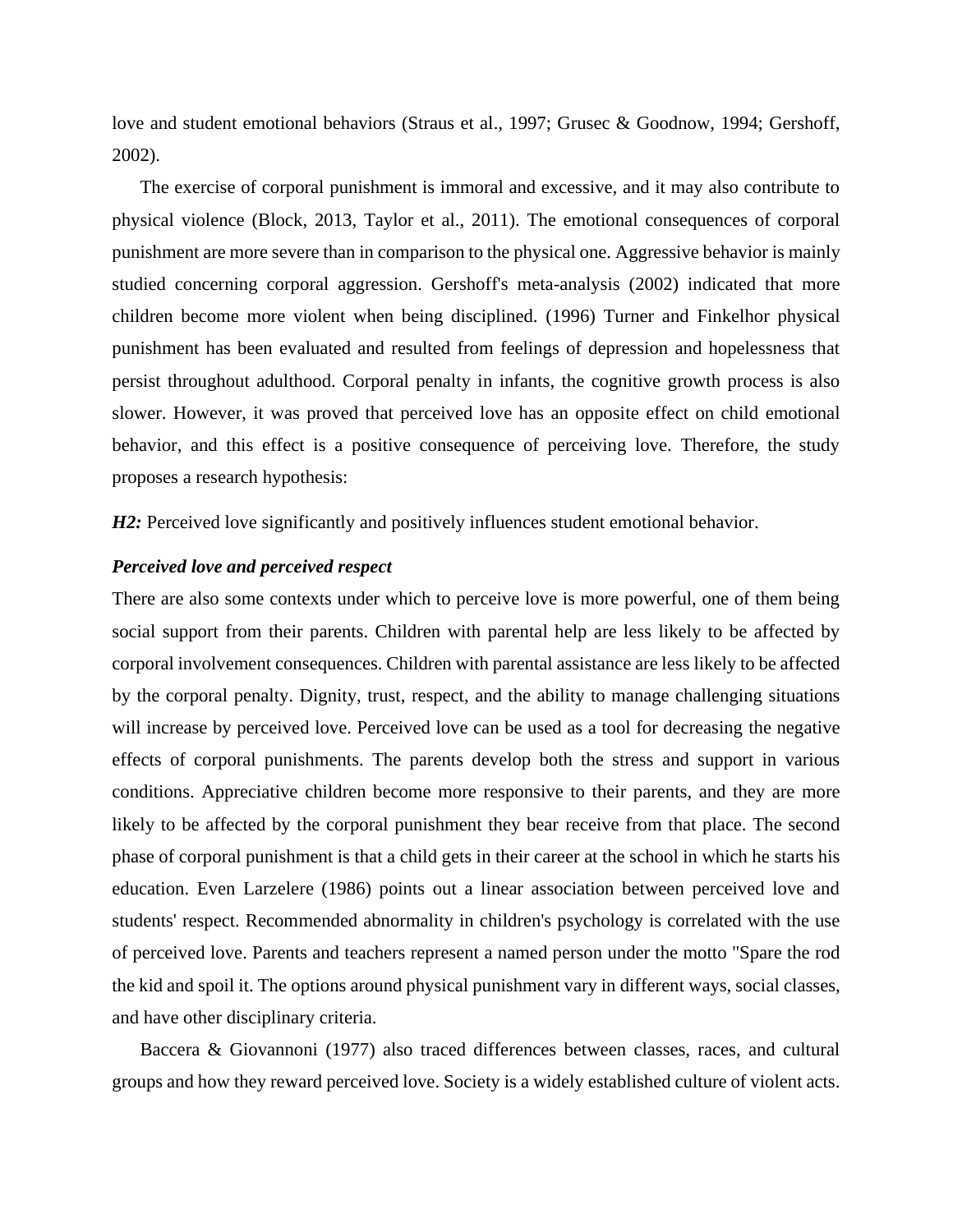Corporal penalty is taken as a duty in an educational institution and not perceived ill by most educational institution members that Culture. The teachers' lack of experience and their failure to mentally settle matters the effect is intricate embellishment in an infant. It leads to depression and stress; children who are always disciplined, and even those who earn low penalties once or twice a year, express the same sense of discomfort. Awan (2011) admonishes that students cannot be compelled to boost their credentials academic success with physical discipline and rude behavior. Not Their desire and therapy can improve performance. Awan (2014) maintains that schools use encouragement steps to build a competitive environment to obtain better results and success between students. Not Their students were holding roles in the Boards of Education and other institutions. In schools, corporal and non-corporal punishments have been used as a significant way to regulate the students' discipline (Gershoff, 2002). Based on the empirical pieces of evidence, the study proposes a research hypothesis:

*H3:* Perceived love significantly and positively influences perceived respect.



**Theoretical Framework**



**Research methodology**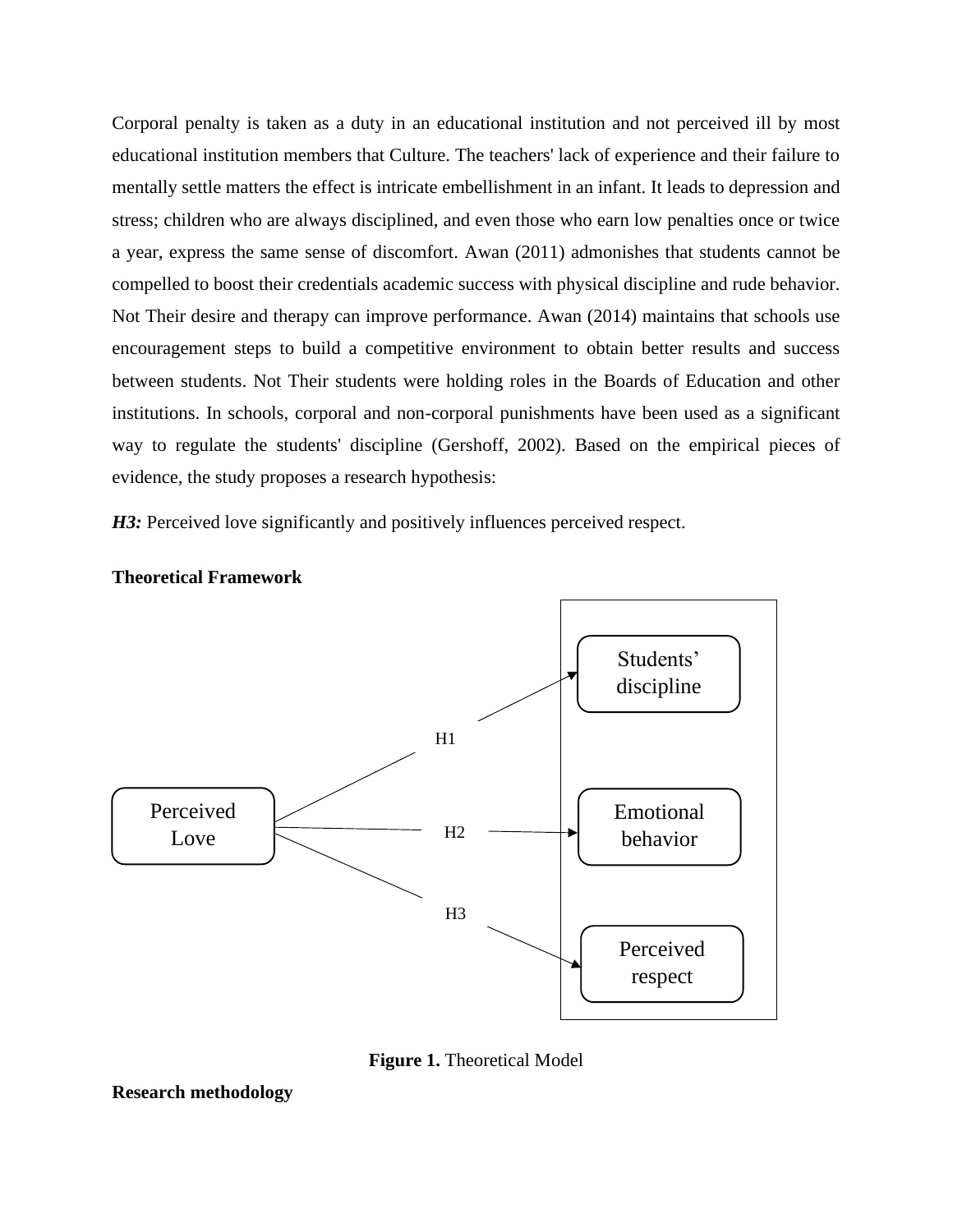# *Nature of research*

This study was quantitative, followed by a convenient sampling technique. In this research study, the researcher distributed 480 survey questionnaires among the school librarians of the public high schools of district Sheikhupura, Punjab, Pakistan. Still, the researcher received 403 survey questionnaires from the librarians, which were valid and reliable. The other 77 survey questionnaires were incomplete and wrongly filled. However, the response rate was 83.96%.

### *Population*

The researcher selected the library teachers of high schools of the district Sheikhupura, Punjab, Pakistan. The researcher targeted those library teachers who were appointed librarians by the government of Pakistan. The population consisted of the community Sheikhupura and the schools that were closed to hand and easy to approach. There are 48221 registered schools in district Sheikhupura, where 361,770 teachers are teaching the students. However, the study selected the selected part of the population as a representative part of the population. Therefore, 45 high schools were chosen as the sample size. Additionally, the researcher targeted 480 librarians in the public school libraries and tested the impact of their love on the students.

#### *Pilot testing*

Piloting of the study was first conducted so that the survey questionnaire was assessed by three professional teachers who had 15-20 years of teaching experience in high schools. The scales were adapted from the previously done researchers, and the items were modified according to the context of Pakistan with the help of two teaching professionals. Therefore, piloting the study was mandatory for the research. The present study presents the findings of the research hypotheses. First of all, the assessment of the measurement model should be analyzed to test the validity and reliability of the variables used in the study. By following that, the study presents the validity and reliability results of the present study. Assessment of the measurement model includes two main parameters: construct validity and construct reliability. After analyzing the validity and reliability of the constructs, the study concluded that the constructs' items were valid and reliable.

#### *Measurement scales*

4-items of perceived love have been adapted from the study of Tiwari (2013). 8-items of students' discipline have been adapted from the study of Ailaan (2014). 8-items of students' emotional behavior have also been adapted from the study of Andrew and Stewart (2002), and 6-items of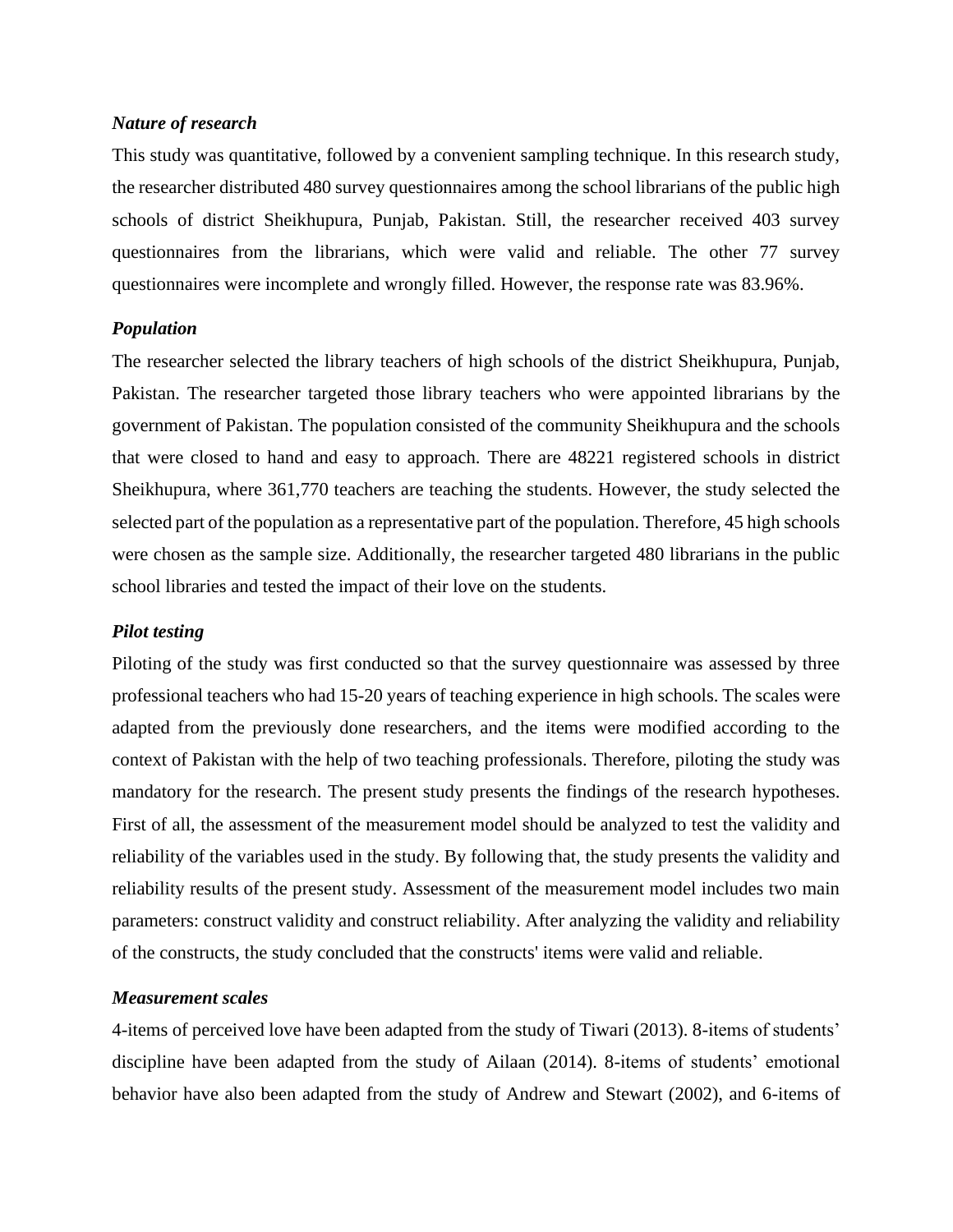perceived respect have been adapted from the study of Straus and Donnelly (2005). All measurement items were measured on 5-Likert scales ranging from 1=strongly disagree to 5=strongly agree. For analyzing the demographic information, 213 (52.85%) teachers participated in primary schools, and 190 (47.15%) teachers were selected from elementary schools. 102 (25.31%) teachers were 16 years of educated, 209 (51.86%) teachers were 14 years of educated, and only 92 (22.83%) teachers were 12 years of educated. 195 (48.39%) teachers have belonged to schools situated in rural areas of the Sheikhupura, and 208 (51.61%) teachers have belonged to the schools located in the urban areas of the district, Sheikhupura.

#### **Findings of the study**

#### *Validity and Reliability of the Variables*

First, this study presents the picture of the validity and reliability of the variables used in the present study. In the first phase, the study suggests the results of construct validity as follows. The validity of the constructs must ensure two parameters, i.e., convergent validity and discriminant validity. Convergent validity includes two parameters: factor loading, also known as outer loadings, and average variance extracted (AVE). Additionally, discriminant validity further consists of two parameters: cross-loadings and (HTMT) ratio criteria (Hair et al., 2020). Confirmatory factor analysis (CFA) (Suhr, 2006) was applied for construct validity and composite reliability (CR), average variance extracted (AVE) (Bagozzi and Yi, 1988; Hair et al., 2020) to measure convergent validity. For discriminant validity, maximum shared variance square (MSV), average shared variance square (ASV), Heterotrait Monotrait Ratio (HTMT) (Henseler et al., 2009), and AVE square root are examined (Fornell and Larcker, 1981; Hair et al., 2020).

#### *Convergent validity*

As discussed above, convergent validity includes two parameters so that the present study addresses the criteria of both the factor loadings and average variance extracted (AVE) **(see table 1, 2)**. The literature study argues that the construct' items' factor loading/outer loadings should be greater than 0.7 (Hair et al., 2020). Construction Reliability is used to see the value of AVE with composite reliability. AVE in reliability testing is the tool to measure the true value of the reliability of a construct (Hair et al., 2020; Sharif et al., 2021). This study claimed that the factor loadings of the entire construct' items are greater than 0.7 so, we can say that there were good factor loadings of the constructs. The second parameter is to measure the AVE variance between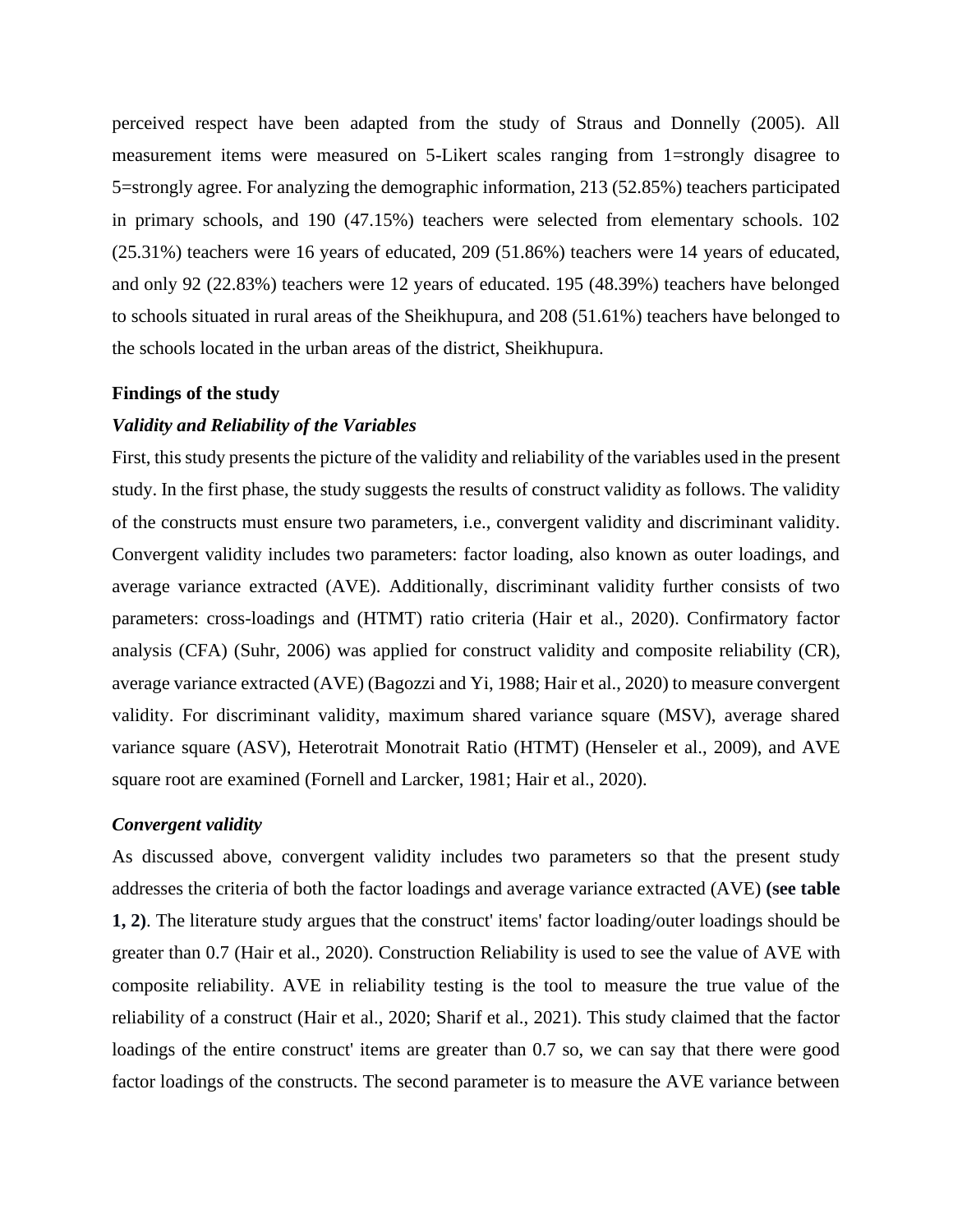the constructs. The study suggests that the AVE value should be greater than 0.5 (Hair et al., 2020 "construction Reliability Test to see the value of AVE with composite reliability. AVE in reliability testing is the tool to measure the true value of the reliability of a construct (Hair et al., 2020; Richter et al., 2020). So it was found that the values of all constructs were greater than 0.5. Therefore, it was assessed that the convergent validity of all constructs was valid.

|                  | Students'  | Emotional | Perceived | Perceived Respect |
|------------------|------------|-----------|-----------|-------------------|
|                  | Discipline | Behavior  | Love      |                   |
| Dis1             | 0.742      |           |           |                   |
| Dis2             | 0.811      |           |           |                   |
| Dis3             | 0.782      |           |           |                   |
| Dis4             | 0.854      |           |           |                   |
| Dis5             | 0.830      |           |           |                   |
| Dis6             | 0.741      |           |           |                   |
| Dis8             | 0.742      |           |           |                   |
| EMB1             |            | 0.701     |           |                   |
| EMB <sub>2</sub> |            | 0.748     |           |                   |
| EMB3             |            | 0.749     |           |                   |
| EMB4             |            | 0.774     |           |                   |
| EMB5             |            | 0.794     |           |                   |
| EMB6             |            | 0.725     |           |                   |
| EMB7             |            | 0.723     |           |                   |
| EMB8             |            | 0.730     |           |                   |
| MNP1             |            |           | 0.738     |                   |
| MNP <sub>2</sub> |            |           | 0.769     |                   |
| MNP3             |            |           | 0.784     |                   |
| MNP4             |            |           | 0.784     |                   |
| PRR1             |            |           |           | 0.734             |
| PRR <sub>2</sub> |            |           |           | 0.731             |
| PRR3             |            |           |           | 0.773             |
| PRR4             |            |           |           | 0.804             |
| PRR5             |            |           |           | 0.759             |
| PRR6             |            |           |           | 0.771             |

|  |  |  | Table 1. Factor loadings |  |  |
|--|--|--|--------------------------|--|--|
|--|--|--|--------------------------|--|--|

| Table 2. Average variance extracted (AVE) |  |  |  |
|-------------------------------------------|--|--|--|
|-------------------------------------------|--|--|--|

|                           | <b>Average Variance Extracted (AVE)</b> |
|---------------------------|-----------------------------------------|
| Students' Discipline      | 0.620                                   |
| <b>Emotional Behavior</b> | 0.553                                   |
| Perceived love            | 0.591                                   |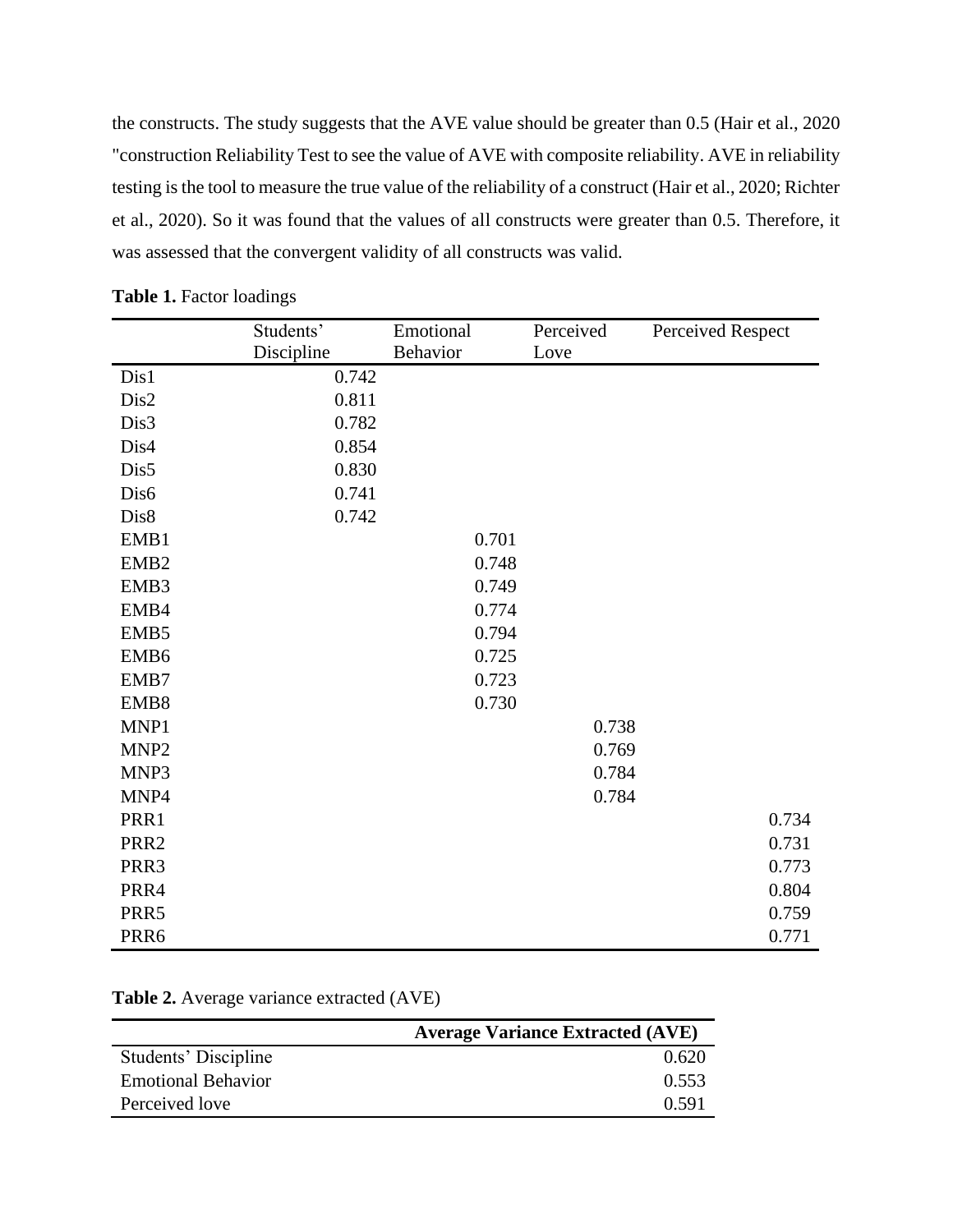#### **Discriminant validity**

As discussed above, the discriminant validity also brings two parameters so that this study presents the findings of cross loading and HTMT ratio criteria **(see tables 3, 4)**. The requirements of crossloadings explain that the cross-loadings of one' construct items should be greater than the items of another construct. However, it was realized that the cross-loadings of one' construct were greater than the loadings of the other. Second, HTMT criteria of discriminant validity explain that the HTMT ratio (value) should be greater than 0.7 (Hair et al., 2020). For discriminant validity, maximum shared variance square (MSV), average shared variance square (ASV), Heterotrait Monotrait Ratio (HTMT) (Henseler et al., 2009), and AVE square root are examined (Fornell and Larcker, 1981; Hair et al., 2020; Sharif et al., 2021). Finally, it was found that the cross-loadings and HTMT ratio were according to the suggested criteria; therefore, there was also good discriminant validity. Finally, it was proved that all constructs of the present study had good validity (Hair et al., 2020). Confirmatory factor analysis (CFA) (Suhr, 2006) was applied for construct validity and composite reliability (CR), average variance extracted (AVE) (Bagozzi and Yi, 1988; Hair et al., 2020) to measure convergent validity. For discriminant validity, maximum shared variance square (MSV), average shared variance square (ASV), Heterotrait Monotrait Ratio (HTMT) (Henseler et al., 2009), and AVE square root are examined (Henseler et al., 2009). So, there was also good discriminant validity.

|                  | Students'<br><b>Discipline</b> | <b>Emotional</b><br><b>Behavior</b> | <b>Perceived</b><br>Love | <b>Perceived</b><br><b>Respect</b> |
|------------------|--------------------------------|-------------------------------------|--------------------------|------------------------------------|
| Dis1             | 0.742                          | 0.501                               | 0.491                    | 0.433                              |
| Dis2             | 0.811                          | 0.616                               | 0.549                    | 0.587                              |
| Dis3             | 0.782                          | 0.535                               | 0.477                    | 0.489                              |
| Dis4             | 0.854                          | 0.574                               | 0.536                    | 0.563                              |
| Dis5             | 0.830                          | 0.563                               | 0.454                    | 0.520                              |
| Dis <sub>6</sub> | 0.741                          | 0.420                               | 0.445                    | 0.465                              |
| Dis <sub>8</sub> | 0.742                          | 0.568                               | 0.532                    | 0.533                              |
| EMB1             | 0.449                          | 0.701                               | 0.526                    | 0.451                              |
| EMB <sub>2</sub> | 0.455                          | 0.748                               | 0.505                    | 0.393                              |
| EMB3             | 0.476                          | 0.749                               | 0.541                    | 0.475                              |
| EMB4             | 0.513                          | 0.774                               | 0.527                    | 0.431                              |

|  |  |  | Table 3. Cross-loadings |
|--|--|--|-------------------------|
|--|--|--|-------------------------|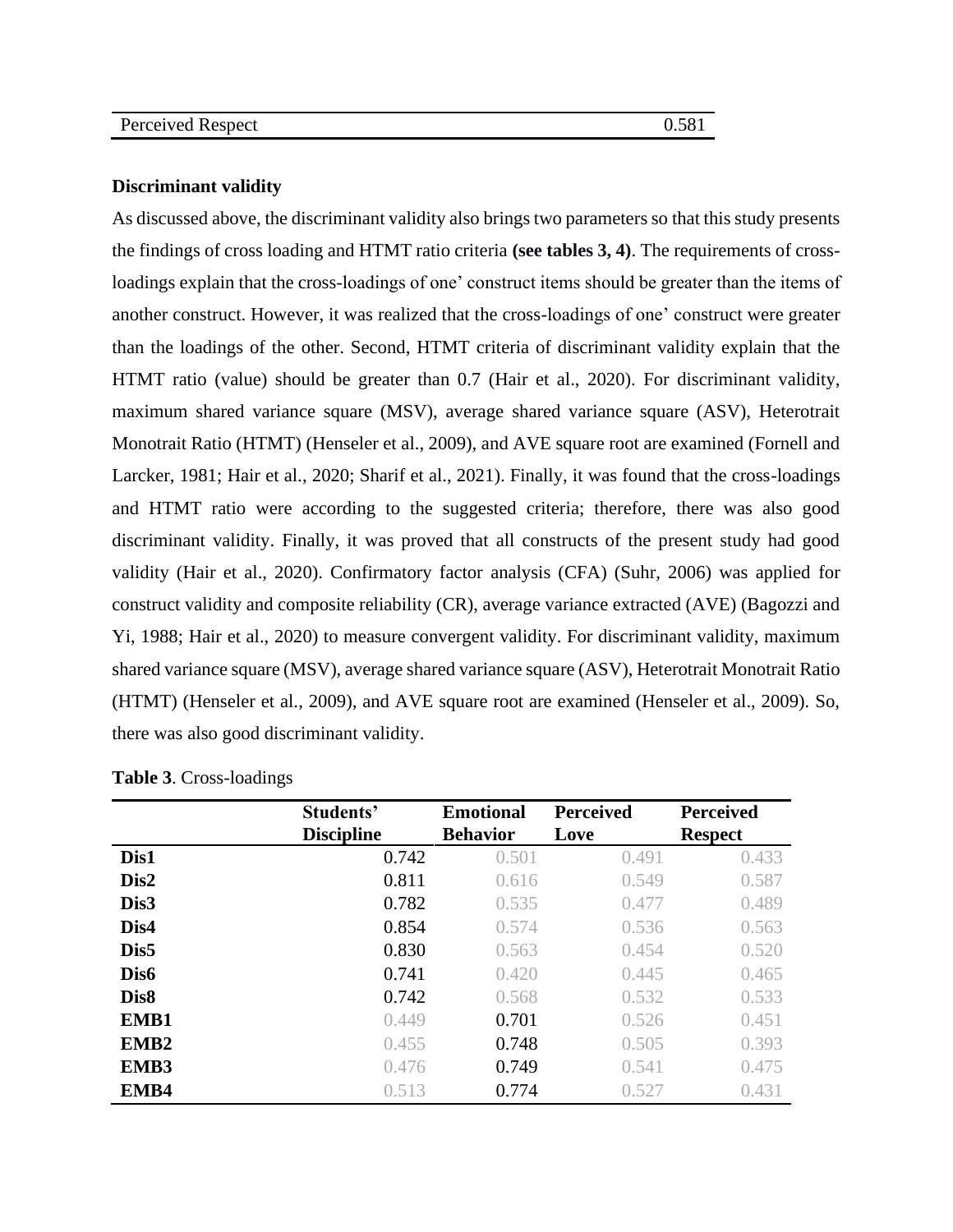| Perceived love                              | 0.759             | 0.825           |                                 |                  |
|---------------------------------------------|-------------------|-----------------|---------------------------------|------------------|
| <b>Emotional Behavior</b>                   | 0.773             |                 |                                 |                  |
| <b>Students' Discipline</b>                 |                   |                 |                                 |                  |
|                                             | <b>Discipline</b> | <b>Behavior</b> |                                 | <b>Respect</b>   |
|                                             | Students'         |                 | <b>Emotional Perceived love</b> | <b>Perceived</b> |
| Table 4. Heterotrait-Monotrait (HTMT) Ratio |                   |                 |                                 |                  |
| PRR <sub>6</sub>                            | 0.514             | 0.455           | 0.481                           | 0.771            |
| PRR5                                        | 0.510             | 0.451           | 0.448                           | 0.759            |
| PRR4                                        | 0.522             | 0.562           | 0.486                           | 0.804            |
| PRR3                                        | 0.495             | 0.483           | 0.431                           | 0.773            |
| PRR <sub>2</sub>                            | 0.510             | 0.486           | 0.450                           | 0.731            |
| PRR1                                        | 0.440             | 0.383           | 0.400                           | 0.734            |
| MNP4                                        | 0.510             | 0.553           | 0.784                           | 0.502            |
| MNP3                                        | 0.429             | 0.544           | 0.784                           | 0.398            |
| MNP <sub>2</sub>                            | 0.503             | 0.464           | 0.769                           | 0.430            |
| MNP1                                        | 0.508             | 0.539           | 0.738                           | 0.480            |
| EMB <sub>8</sub>                            | 0.575             | 0.730           | 0.506                           | 0.527            |
| EMB7                                        | 0.569             | 0.723           | 0.453                           | 0.461            |
| EMB6                                        | 0.541             | 0.725           | 0.459                           | 0.455            |
| EMB <sub>5</sub>                            | 0.540             | 0.794           | 0.542                           | 0.493            |

# *Reliability of the Research Constructs*

The present study presents the reliability of the constructs used in this study (Hair et al., 2020). In the research, Smart PLS was used to calculate the questionnaire form's validity and reliability and test the hypotheses. Cronbach Alpha (CA) analysis (Hair et al., 2020) was applied to test the reliability. Confirmatory factor analysis (CFA) (Suhr, 2006) was used for construct validity, and composite reliability (CR), average variance extracted (AVE) (Hair et al., 2020; Sharif et al., 2021). The researchers suggest that reliability is composed of two values: Cronbach alpha and composite reliability (Hair et al., 2020). It also indicates that Cronbach and composite reliability values should be greater than 0.7 so, it was found that the values of the reliability parameter were greater than 0.7. Therefore, there was also good reliability of the constructs.

|                           | Cronbach's | rho A | Composite          |
|---------------------------|------------|-------|--------------------|
|                           | Alpha      |       | <b>Reliability</b> |
| Students' Discipline      | 0.897      | 0.899 | 0.919              |
| <b>Emotional Behavior</b> | 0.884      | 0.886 | 0.908              |

#### **Table 5.** Cronbach alpha and composite reliability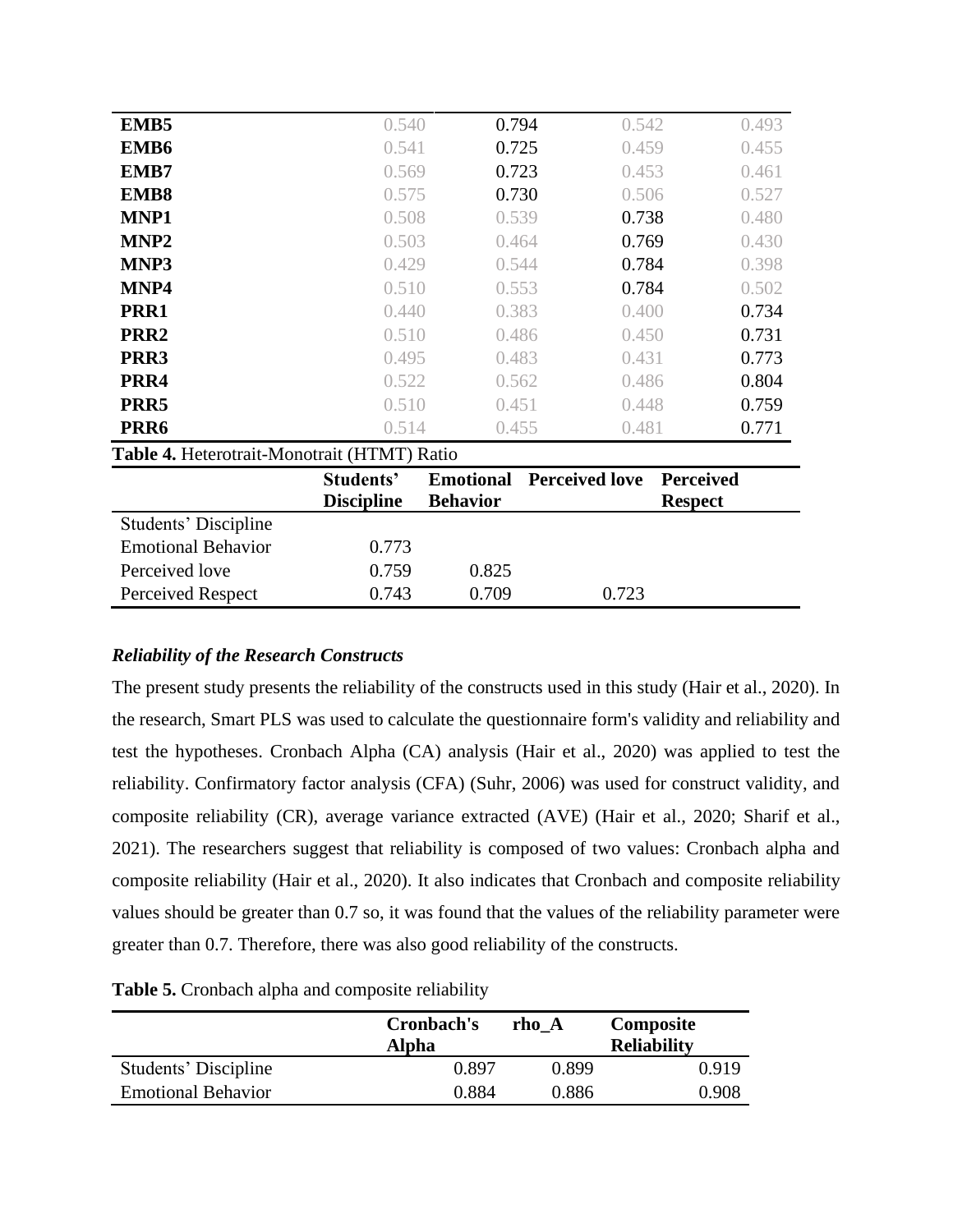| Perceived love    | 0.769 | 0.770 | 0.852 |
|-------------------|-------|-------|-------|
| Perceived Respect | 0.856 | 0.858 | 0.893 |

#### **Assessment of path model**

Path coefficient presents the regression effect of an independent variable on a dependent variable. Path coefficient value varies from  $+1$  to  $-1$  (Hair et al., 2020). A value closer to  $+1$  indicates the high positive affect, and a value closer to -1 indicates the high negative effect. Path coefficient indicates three parameters: beta value, the second is t-value, and the third is the p-value. According to the 5% significant level, the t-value should be equal to +1.96 or higher, and the p-value should be less than 0.05 (p<5%) (Hair et al., 2020; Sharif et al., 2021). So, we accept the research hypothesis. The present study applied a 5% significant level so that the t-value should be equal to +1.96 or greater, and the p-value should be lesser than 0.05. However, this study explores the findings (see table) that "Perceived love" was found to have a significant and positive impact on Perceived respect by presenting statistics (b=0.592, t-value=16.616, p-value=0.000) so that the hypothesis H1 was accepted and supported. Second, 'perceived love' significantly influenced 'Emotional behavior' by showing statistics (b=0.685, t-value=20.009, p-value=0.000) so, hypothesis H2 was accepted and supported on the following grounds. Third, 'perceived love' was found to have significant effect on 'discipline' by demonstrating statistics (b=0.636, tvalue=20.004, p-value=0.000). Finally, hypothesis H3 was also accepted and supported. Finally, emotional behavior was found to have the highest effect from perceived love.

|                                    | <b>Beta</b><br>value | <b>Standard</b><br><b>Deviation</b><br>(STDEV) | <b>T</b> Statistics<br>( O/STDEV ) | P<br><b>Values</b> |
|------------------------------------|----------------------|------------------------------------------------|------------------------------------|--------------------|
| Perceived love (Maar Nahi Pyar) -> | 0.636                | 0.032                                          | 20.004                             | 0.000              |
| Students' Discipline               |                      |                                                |                                    |                    |
| Perceived love (Maar Nahi Pyar) -> | 0.685                | 0.034                                          | 20.009                             | 0.000              |
| <b>Emotional Behavior</b>          |                      |                                                |                                    |                    |
| Perceived love (Maar Nahi Pyar) -> | 0.592                | 0.036                                          | 16.616                             | 0.000              |
| <b>Perceived Respect</b>           |                      |                                                |                                    |                    |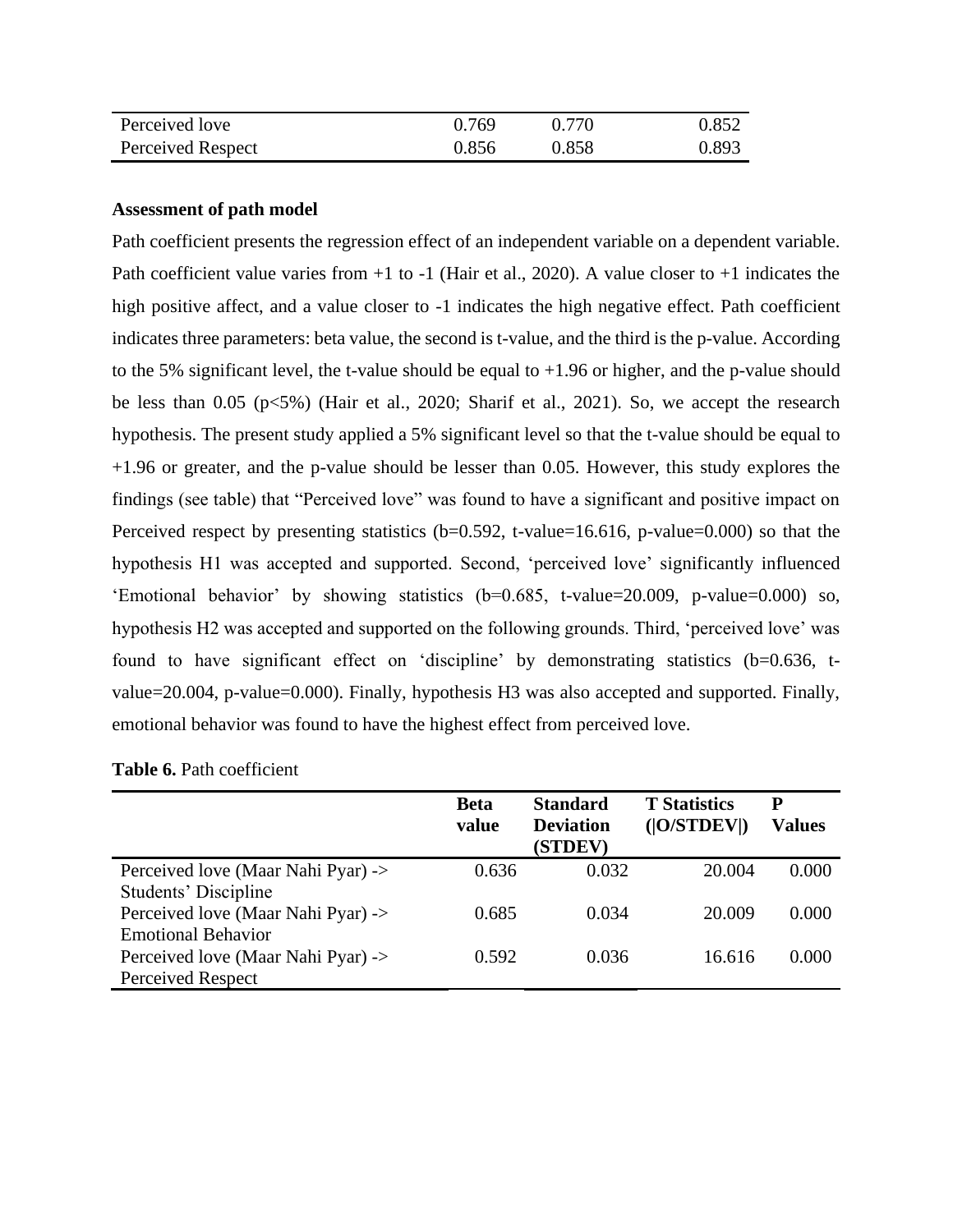

**Figure 2.** Path coefficient model

# **Assessment of model fitness**

# *R<sup>2</sup> and adjusted R<sup>2</sup>*

The third part of PLS-SEM provides the assessment of model fitness. It includes the model fit indices, e.g., R square, adjusted R square, and F square. Hair et al. (2020). Coefficient of Determination (R 2), The coefficient of determination or R Square is useful to predict and see how much the contribution of the effect given by variable X simultaneously (together) to the variable Y (Hair et al., 2012) suggest the values of R square that R2 value varies from 0.25 to 0.50 and 0.50 to 0.75 indicate a weak, moderate and strong effect of an independent variable on a dependent variable (Sharif et al., 2021). R2 and adjusted R2 show the effect strength of the predictor variable in the predicted variable. The R square and adjusted R square values in this study were between 0.25 and 0.50, so we can say that there was a moderate effect of 'perceived love' on Discipline, Emotional behavior, and Perceived Respected **(see table 7)**. Finally, it was proved that there was a good model fit.

|                           | <b>R</b> Square | <b>R</b> Square Adjusted |
|---------------------------|-----------------|--------------------------|
| Students' Discipline      | 0.405           | 0.403                    |
| <b>Emotional Behavior</b> | 0.469           | 0.467                    |
| Perceived Respect         | 0.350           | 0.349                    |

#### **Table 7.** R and adjusted R squares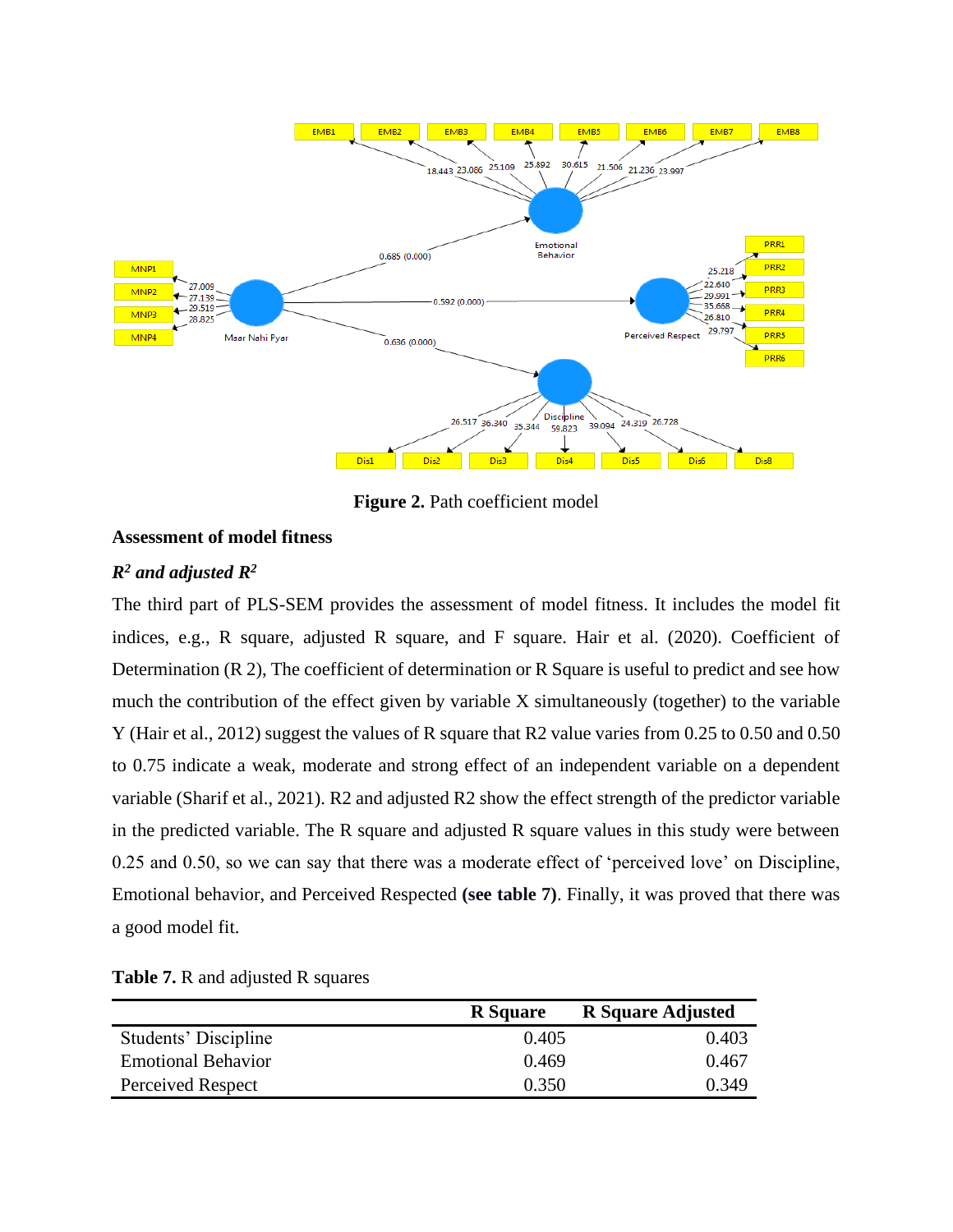Moreover, the f square values of the present study are also fitted according to fit indices. F2 is also a statistical technique to measure the effect size; however, it is mostly used in multi-regression analysis. This study also showed that f square values of an independent variable on dependent variables were fitted **(see table 8).**

**Table 8.** F square

|                           | Students'         | <b>Emotional</b> | <b>Perceived</b> |
|---------------------------|-------------------|------------------|------------------|
|                           | <b>Discipline</b> | <b>Behavior</b>  | <b>Respect</b>   |
| Students' Discipline      |                   |                  |                  |
| <b>Emotional Behavior</b> |                   |                  |                  |
| Perceived love            | 0.680             | 0.882            | 0.539            |
| Perceived Respect         |                   |                  |                  |

# *Predictive Relevance (Q<sup>2</sup> )*

Q2 statistical technique measures the predictive accuracy and relevance of an independent variable on dependent variables. Researchers claim that the Q2 value should be greater than zero (Q2>0) to evident the predictive accuracy and relevancy (Hair et al., 2020). Predictive Relevance (Q 2), Q-square measures the observed values generated from the model and the estimated parameters if the values are 0.02 (small), 0.15 (medium), and 0.35 (large) (Hair et al., 2012). The study focuses on selecting the two parameters in predictive relevancy and accuracy, e.g., 'Construct Cross validated Redundancy' and the second is 'Construct Cross validated Communality.' The value of Q2 in both parameters should be greater than zero. Finally, the present study found that Q2 values in both stages were greater than zero **(see tables 9, 10)** so, we can say that there was good predictive relevancy and accuracy.

|  |  | Table 9. Cross-validated redundancy |  |
|--|--|-------------------------------------|--|
|--|--|-------------------------------------|--|

|                             | <b>SSO</b> | <b>SSE</b>        | $Q^2$ (=1-       |
|-----------------------------|------------|-------------------|------------------|
|                             |            |                   | <b>SSE/SSO</b> ) |
| <b>Students' Discipline</b> |            | 2821.000 2136.849 | 0.243            |
| <b>Emotional Behavior</b>   | 3224.000   | 2417.107          | 0.250            |
| <b>Perceived love</b>       | 1612.000   | 1612.000          |                  |
| <b>Perceived Respect</b>    | 2418.000   | 1937.305          | 0.199            |

**Table 10.** Cross-validated communality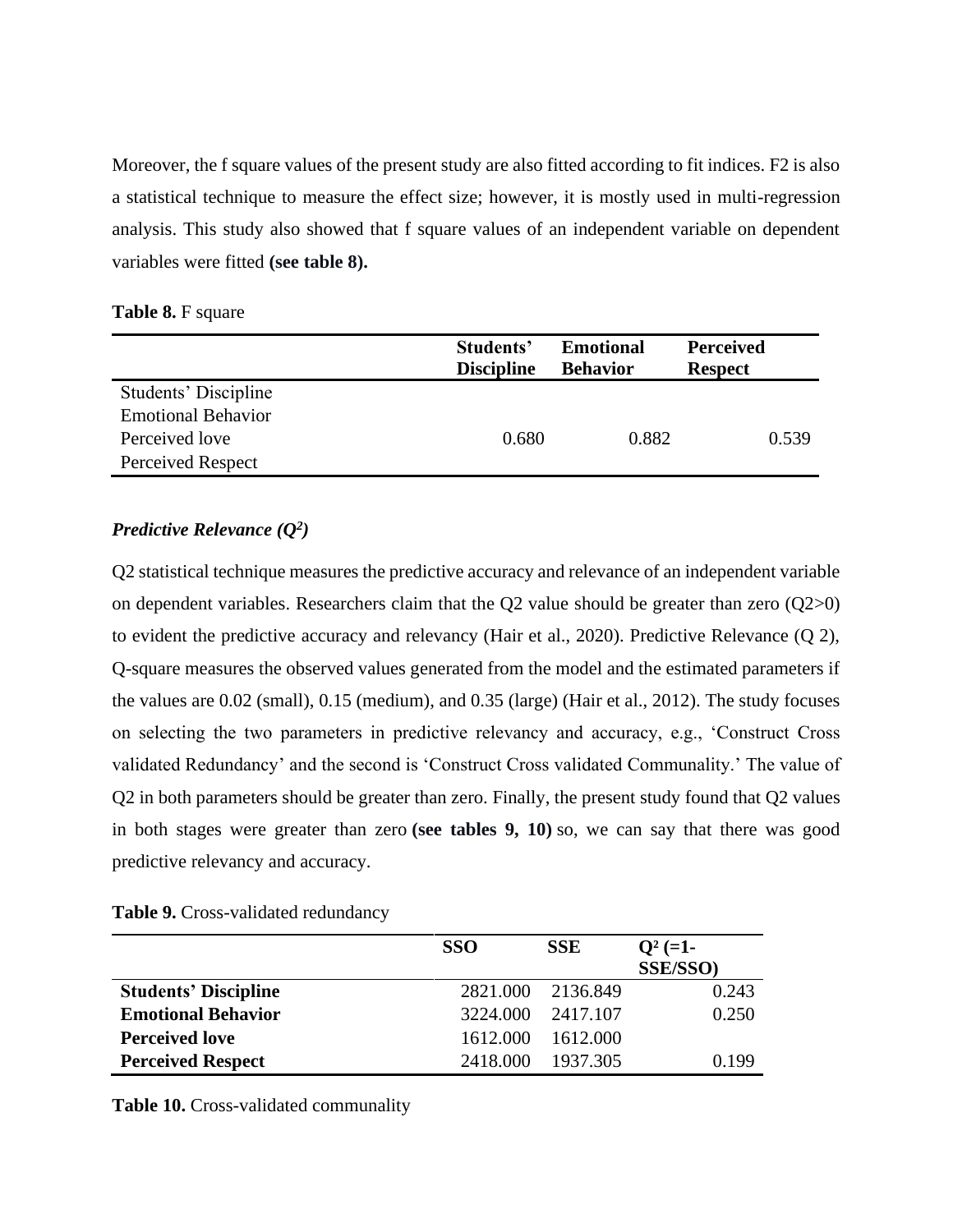|                             | <b>SSO</b> | <b>SSE</b> | $Q^2$ (=1-      |
|-----------------------------|------------|------------|-----------------|
|                             |            |            | <b>SSE/SSO)</b> |
| <b>Students' Discipline</b> | 2821.000   | 1441.062   | 0.489           |
| <b>Emotional Behavior</b>   | 3224.000   | 1855.871   | 0.424           |
| <b>Perceived love</b>       | 1612.000   | 1097.319   | 0.319           |
| <b>Perceived Respect</b>    | 2418.000   | 1426.272   | 0.410           |

## **Demographic Findings**

- 1. Statement one indicates that 80% of library teachers thought that the students were encouraged by the slogan "perceived love", hence it was concluded that most of the teachers said that the motto inspired the students.
- 2. Statement two indicates that 77% of library teachers said that the parents contacted the teachers more than before the slogan; hence it was concluded that the majority of the teachers argued about the parent's contact with them.
- 3. Statement three indicates that 82% of library teachers argued that a good relationship was built among the teachers and students after the slogan 'perceived love'; hence it was concluded that the majority of the teachers were in the right of this statement.
- 4. Statement four indicates that 85% of library teachers expressed their opinions positively about the punctuality and doing hardworking of the students after implementing the slogan; hence it was concluded that the majority of the teachers argued that the students were very hardworking and punctual.
- 5. Statement five indicates that 85% of library teachers said that the student did not quarrel with each other after the slogan; hence it was concluded that most of the teachers were in the right of the statement. The students did not fight with each other after the slogan.
- 6. The statement indicates that 90% of library teachers expressed their opinion positive about the information after the slogan the students were more cooperative than before the slogan; hence it was concluded that the majority of the teachers said that the students were more cooperative than before the slogan,
- 7. The statement indicates that 85% of library teachers said that the students shared their material with others after the slogan; hence it was concluded that most of the teachers said the students shared their material with other students after the implementation of the slogan.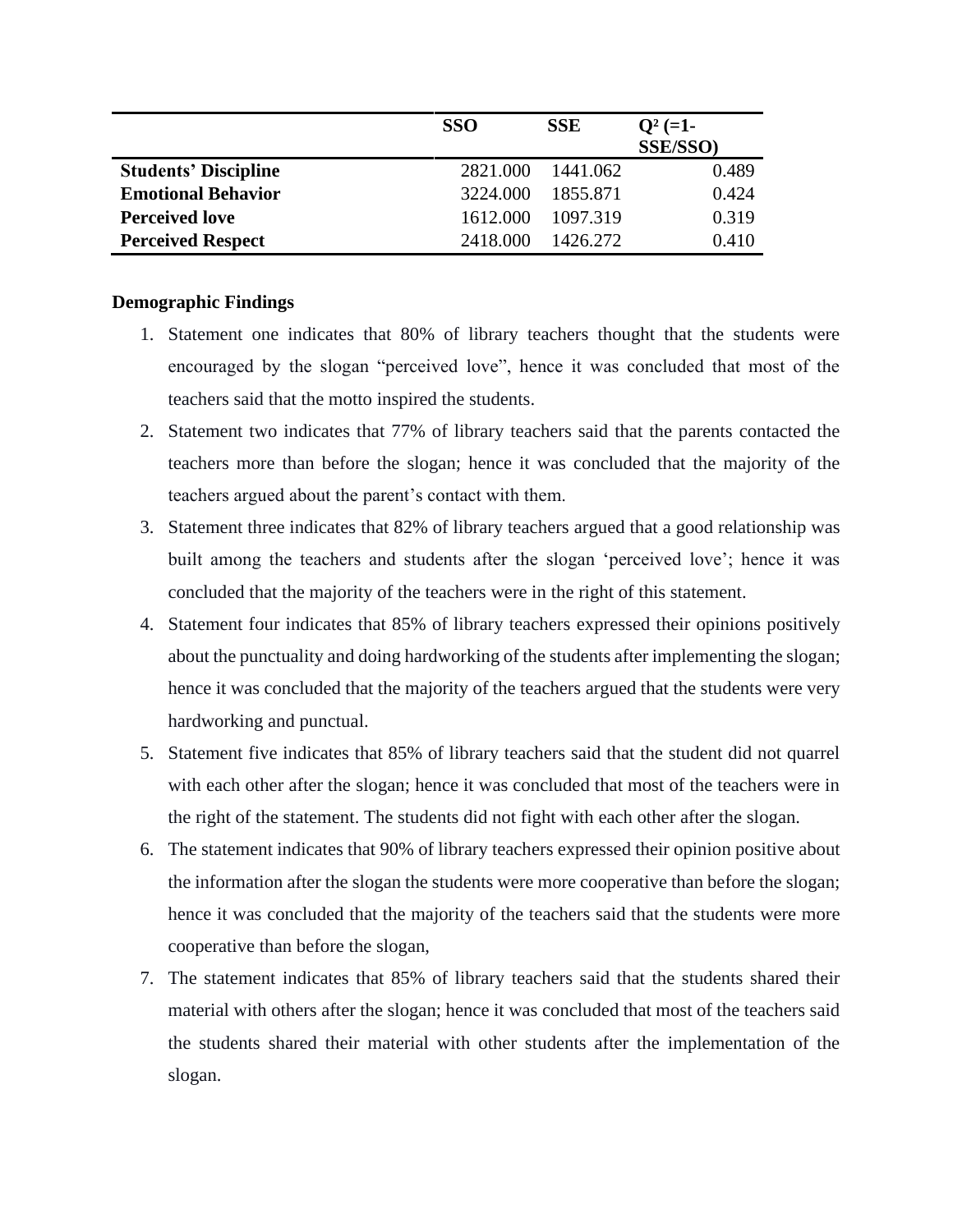- 8. The statement indicates that 89% of library teachers said that the class was structured so that the students could contribute their knowledge to show their positive behavior; hence it was concluded that most of the teachers were in the right of this statement.
- 9. The statement indicates that 86% of library teachers said that they encouraged the students to use the personal experience in their writings and in-class discussion; hence it was concluded that the majority of the library teachers were in the right of this statement.
- 10. The statement indicates that 79% of library teachers argued that they make the students able to examine how social forces affect their lives and the lives of others after the slogan, hence it was concluded that the majority of the teachers said that they make the students able to face the hurdles of society.
- 11. The statement points out that 76% of library teachers said that their students tried their best to help the students to see how they can behave to make positive change in society; hence it was recommended that the majority of the teachers were in the right to make the students able to help others.
- 12. The statement shows that 78% of candidates argued that the good relationship among the teachers and students was built up after the slogan; hence, most of the candidates said that the good relation was built after the slogan.
- 13. Statement witnesses that 63% of library teachers said that they felt more respect and honor after the slogan than before the slogan was implemented; hence it was concluded that most of the teachers were in the right of this statement.
- 14. The statement indicates that 74% of library candidates expressed their views positively about the idea that a respected relationship was created among the students and teachers by the implementation of the slogan; hence it was proved that the majority of the candidates were in the right this statement.
- 15. The statement points out that 80% of library teachers said that the students did respect not only in the school but also did respect outside the school after the slogan; hence it was concluded that the majority of the teachers said positive about this statement.
- 16. The statement shows that 77% of library candidates said that their staff showed consideration for their goals and values about the perceived love; hence it was proved that most of the candidates were in the right of this statement.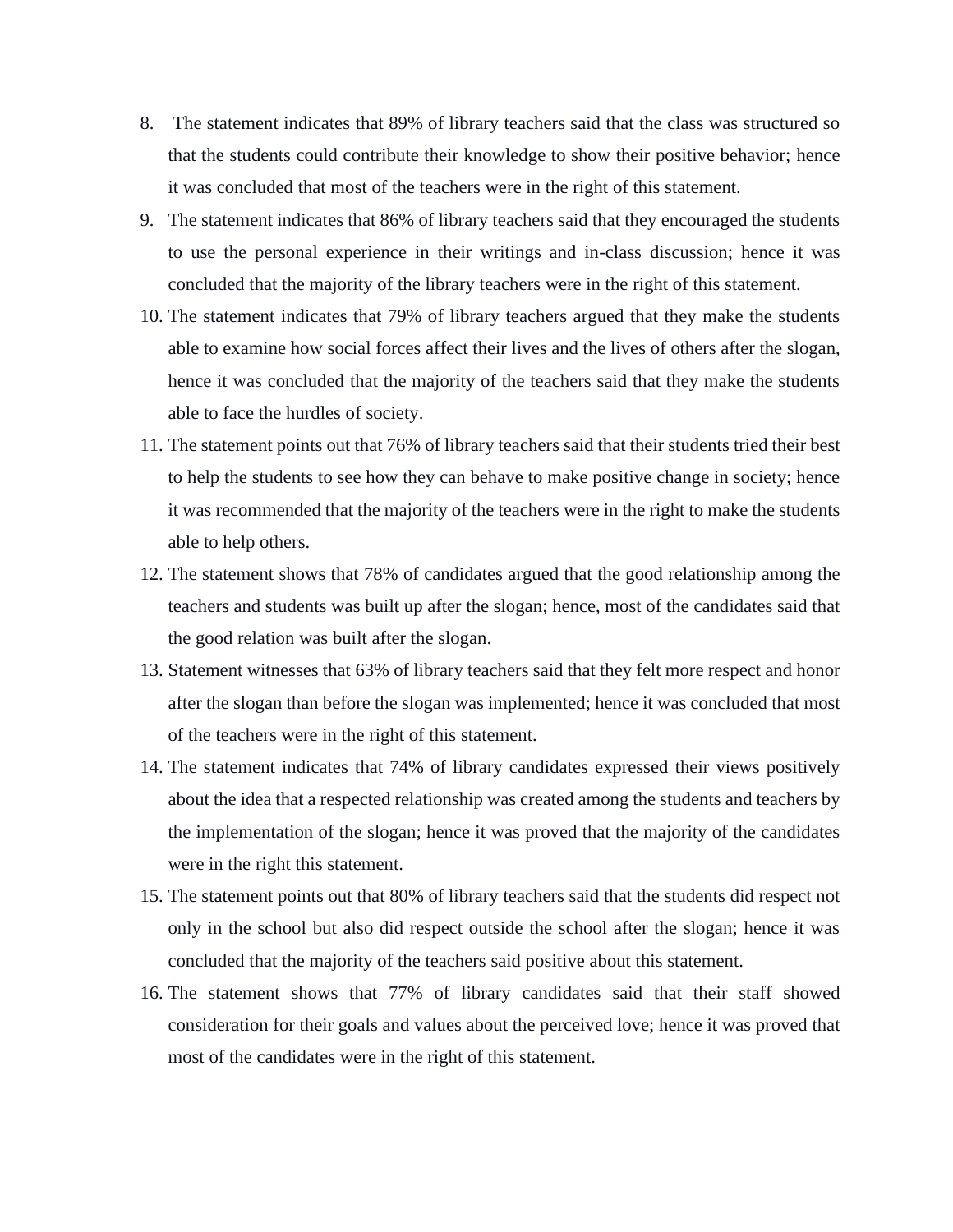- 17. The statement indicates that 73% of library teachers argued in the right of the statement that their colleagues generally cared about their well-being to follow the slogan for getting positive results. Hence, it was proved right that most of the teachers were in the right of this statement.
- 18. The statement points out that 72% of library candidates said that their students were more punctual after the slogan. Hence, it was concluded that the majority of the teachers said positively about the statement.
- 19. The statement indicates that 73% of library candidates said that their students did not bunk the class after the slogan. Hence, it was concluded that the majority of the candidates were in the right of this statement.
- 20. The statement shows that 74% of library teachers said that their students asked questions in the class after implementing the slogan. Hence, it was proved that the majority of the candidates were right about this statement that it was right and good.
- 21. The statement points out that 73% of library candidates argued positively about the statement that the students did not disturb them during the lecture after the slogan; hence it was concluded that most of the candidates said positive responses about this statement.
- 22. The statement shows that 79% of library teachers said that their students did their homework on a daily basis after the slogan. Hence, it was proved that the majority of the teachers responded that their students did homework daily.
- 23. The statement points out that 67% of library candidates said that their students came to school regularly after the slogan. Hence, it was concluded that the majority of the candidates said positive responses to the statement.
- 24. The statement shows that 81% of library teachers said that their students did not interrupt their lecture in the school after the slogan, and hence it was proved right that the majority of the teachers were in the right of this statement positive.
- 25. The statement indicates that 74% of library candidates responded positively about the statement. Their students kept the rules in their minds and did break the rules in school hours after the slogan. Hence, it was concluded that the majority of the candidates were in the right. This statement is positive.

#### **Discussion**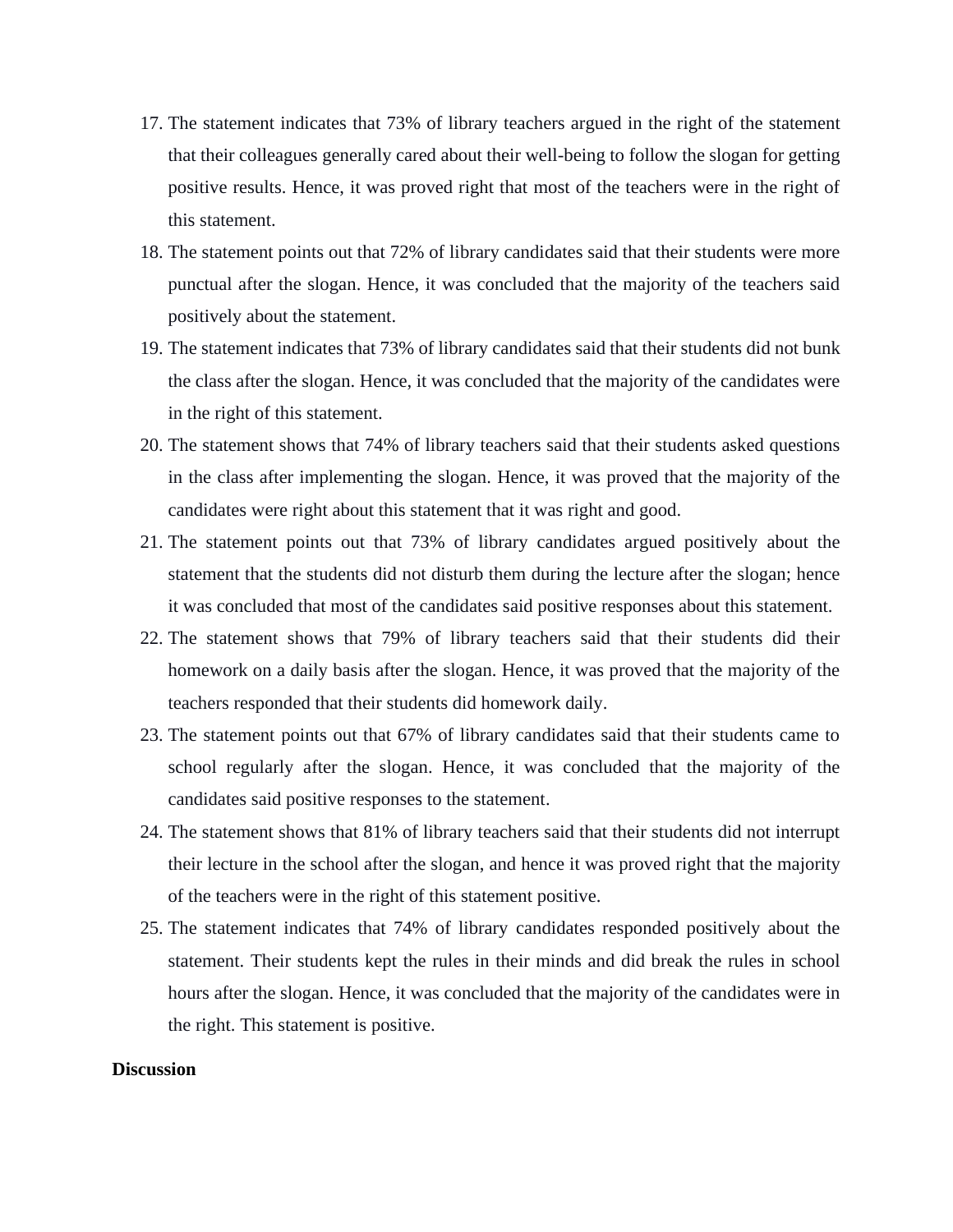The present study was conducted to find out the practices of love by the library teachers in the high school's public libraries and the positive responses from the slogan, "no punishment but love," in library education. The influence of librarian love on the minds of the students who let the school libraries away by the overload of punishment plays a very negative role. On the other hand, the slogan, "no punishment but love," affects the library educational system very positively because many students got the degree of their library education by the usage of the slogan. In this research study, the researcher collected the data from the library teachers in the public high schools' libraries of district Sheikhupura. In this whole process, the values were kept in mind. The candidates were free from any restriction and could choose any number of the given answer. In this research study, the teachers of high schools' libraries were selected for the data about the effects of the slogan, "no Punishment but Love," on the morale of the teachers and students and the results of the implementation of this slogan. After implementing this slogan, positive results were found in the field of library education. Most of the library teachers who used love on students and the students let the school away and found work. The researcher did this research study by getting the material from the internet, articles and by reading the thesis taking from the university libraries and internet libraries to collect the data and assemble that very data to make a survey questionnaire for the library teachers to achieve the highlighted goals in the field of library education.

Historically, it has been found that librarian love was widely used in schools in Pakistan and the whole world. Many of the students kept on leaving their library education only due to the excessive usage of love by the teachers. As the slogan, "not punishment but love" was raised, a wave of happiness was created among the library students and library teachers, and the library teachers were bound to stay the students at public libraries without giving the corporal punishment so that the literacy rate could be up at maximum level. Moreover, a proper knowledge economy in the public libraries can be made possible. This is descriptive study research based on a survey limited in the district Sheikhupura.

#### **Conclusion**

The present study discusses the practices of Liberian love and its effects on the morale of the teachers and students at an elementary and high level. There is designed a survey questionnaire to find out the positive impact on the confidence of the teachers and students due to the usage of love by the public librarians in the high schools. In this questionnaire, 28 items were included, which were about the influence of perceived love in the field of education on students and teachers. The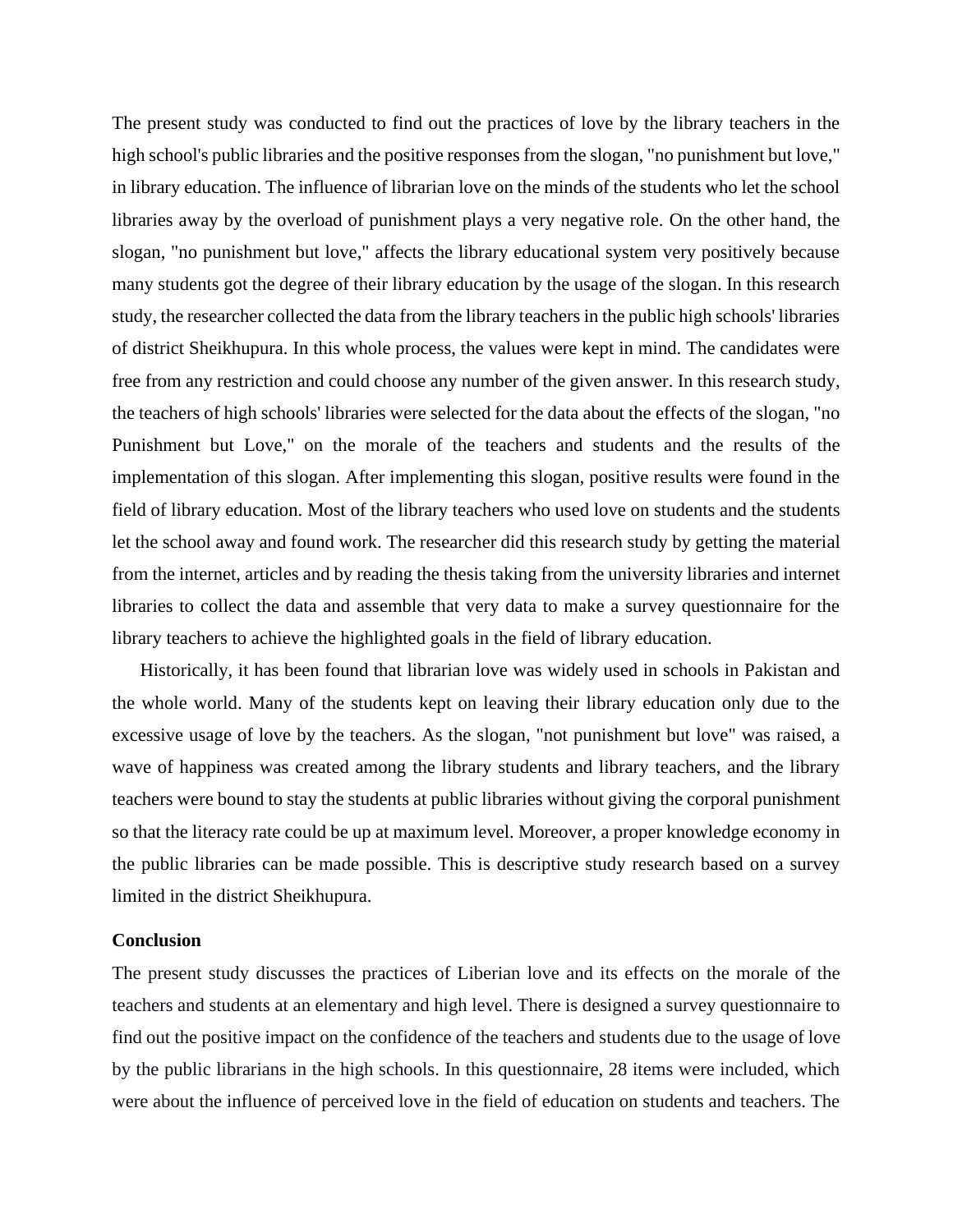study results show that the majority of the library students were very much impressed and influenced by librarian love and got positive results from that slogan in the field of library education. No doubt, the majority of the library teachers expressed their opinions positively about the slogan to remove and ban corporal punishment in the institutions to get the maximum positive results from the library knowledge. Many library teachers argued that the slogan proved very beneficial for library education, especially for library students who let the habit of staying at the public libraries due to the excessive usage of corporal punishment. They now are getting the library education and are free from the burden of being punished by the library teachers. The students are more cooperative and hardworking than before the slogan, not punishment but love.

The library teachers remark that the slogan has increased the respect and honor for them in the students' hearts not only in the public schools but also outside the schools. Many students leave every year onlMany the fear of being punished by the library teachers but as the slogan has been implemented. Still, in library education, the ratio of the students increased rather than decreased. The teachers respond that the library students respect the library teachers more in the high schools, but outside the school, they appreciate the library teachers more than before the slogan. Because they do not have any type of fear to be punished if they don't know the answer or the lesson. The students take part more warmly and happily in any discussion due to which a lot of solutions of the problems are got by the students from that very discussion.

The majority of the library teachers said that librarian love played a key role in the lives of the library students and the teachers because where it has removed the fear of the teachers from the hearts of the students there, it has risen the results of the students. The morale of the students and library teachers has been got up at the maximum peak. The findings show that most of the teachers responded that the slogan, "not punishment but love," played a key role in education, not for students but teachers.

#### **Recommendations**

- 1. The library teachers should give relaxation to the students in the lessons.
- 2. The library teachers should be frank a little bit with students to understand the subject.
- 3. The library teachers should be guiders, not dictators in the classroom.
- 4. The teachers should not use harsh words to students so that their self-esteem should not be hurt.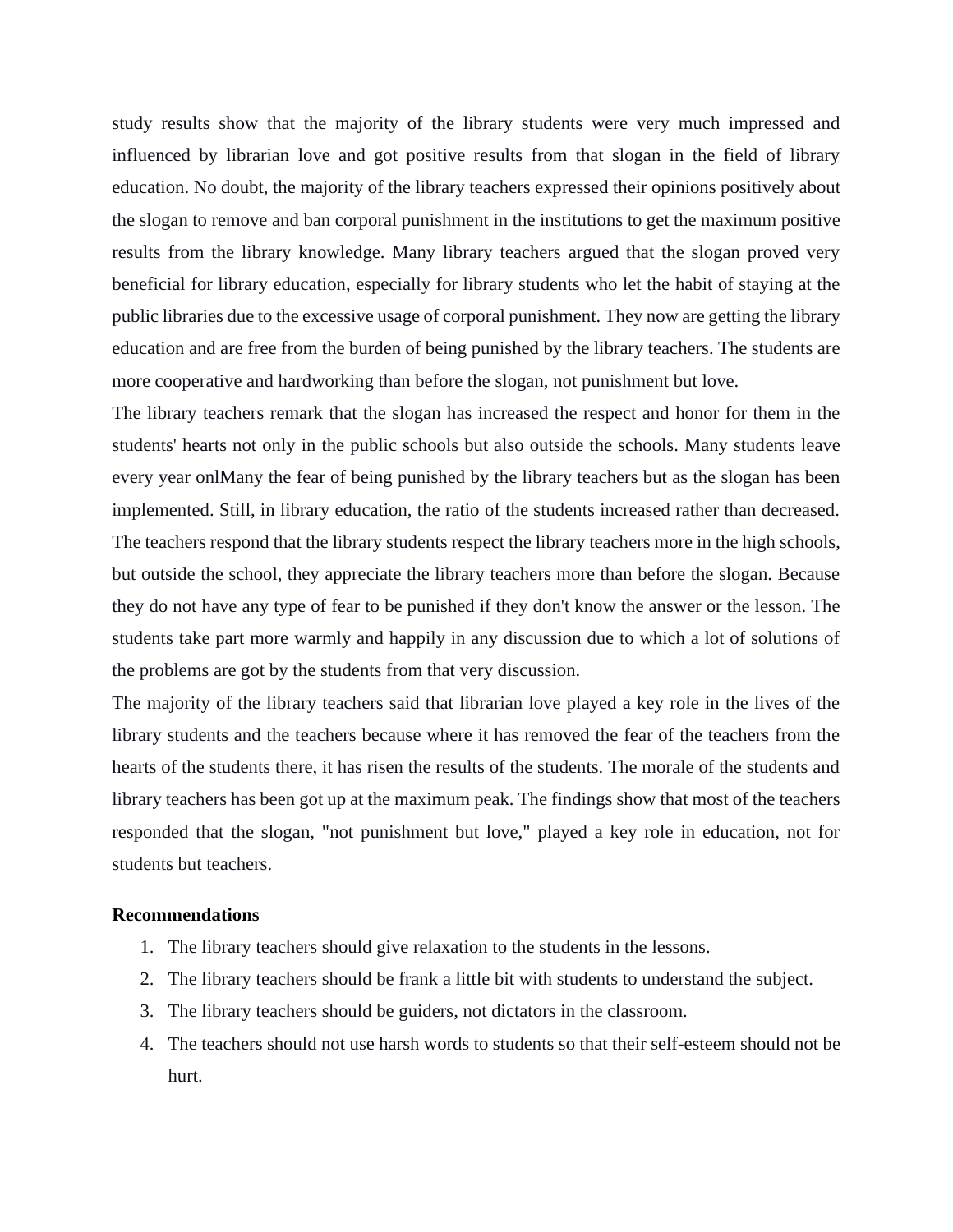- 5. The library teachers should be facilitator so that the students can do all the work with good techniques.
- 6. The library teachers should be the leader for the students in education so that the students can face all the problems and solve them with tricks.
- 7. Library students should obey the rules of the libraries during school hours as well as after schooling hours.
- 8. The library students should be punctual and good learners in the class.
- 9. The library teacher should use maximum methods to deliver his lecture to make the students understand the course.
- 10. The library teachers should guide the students to face the challenges and remove them from the way of education.

# **Recommendations for future Research**

- 1. In a questionnaire, the number of questions should be increased.
- 2. Different topics can be included about the effects of librarian love on the morale of the student's discipline, emotional behavior, and perceived respect.
- 3. Public school librarians should love the students so that the habits of spending more and more at public libraries in the high schools would be made possible.
- 4. The librarians should enhance the library knowledge among the students, and it is only possible by the habit of loving them.
- 5. The Researcher should not get information only from different books, magazines, and articles but also interview other people/ teachers and students of relevant research.
- 6. For the analysis of the best solution to the dullness of the library students, the library teachers must have a lot of knowledge and methods to remove the dullness of the students and make them active.
- 7. The research should not be limited. It should be vast too much.
- 8. The Researcher should not collect the data from the teachers but also the students. The Researcher should also include the opinions of some well-known educationist and child psychologist about the effects of the corporal punishment negative and positive both.

# **References**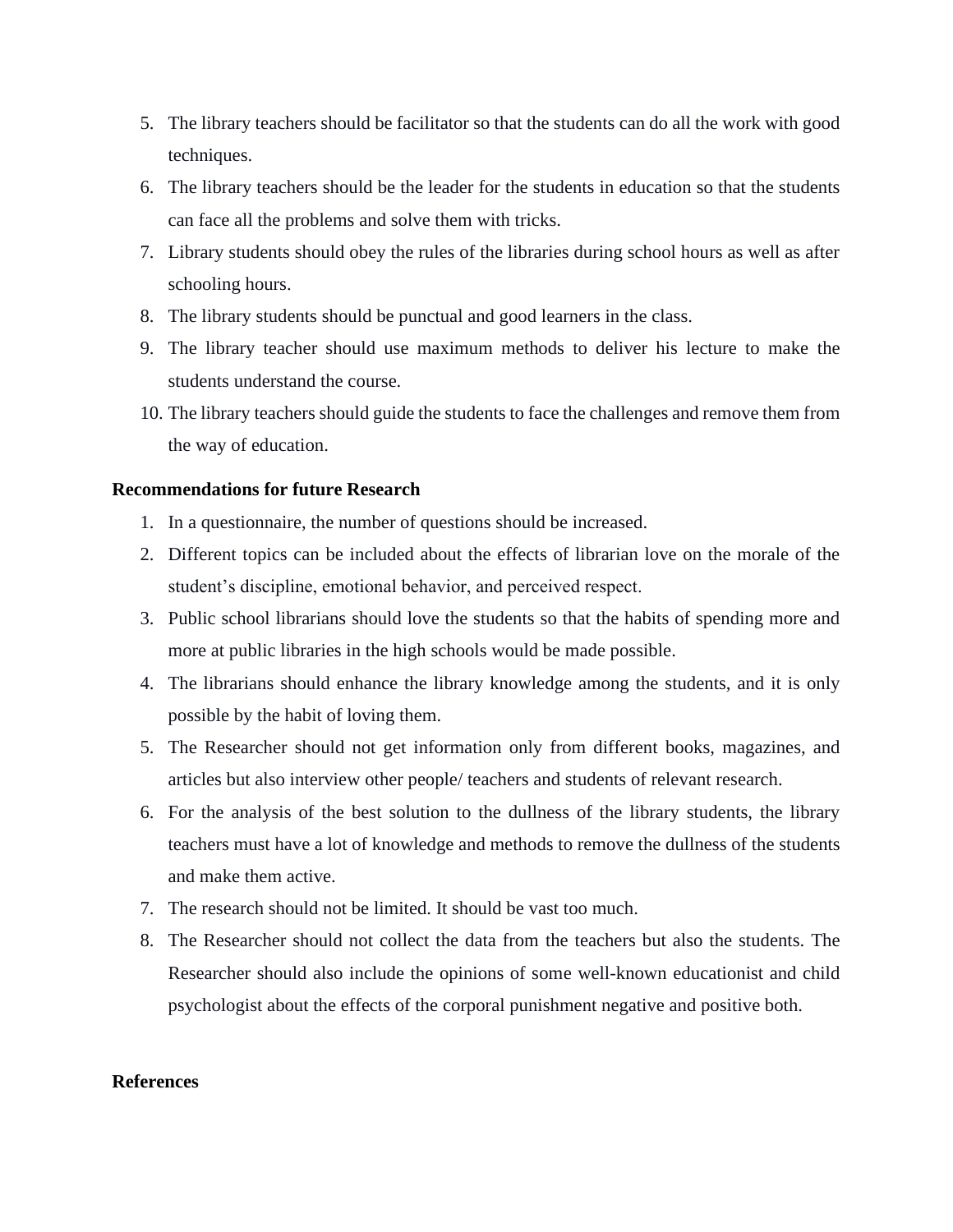- Adams, A.T. (1992). Public High Schools: The use of Rehabilitative and Primitive forms of Discipline: *A Final Report*. Washington D.C office of Educational Research and Improvement.
- Agbenyega, J. S. (2006). Corporal punishment in the schools of Ghana: Does inclusive education suffer? *The Australian Educational Researcher*, 33(3), 107-122.
- Ahmad, I., Said, H., & Khan, F. (2013). Effect of Corporal Punishment on Students' Motivation and Classroom Learning. *Canadian Center of Science and Education*, 5, (4).
- American Academy of Pediatrics. (2001). Guidance for effective discipline. Committee on psychosocial aspects of child and family health. Pediatrics. 1998
- Anthony, E. J. (1970). The behavior disorders of children. In P. H. Mussen (Ed.), Carmichael's manual of child psychology. New York, 2, 667-764
- Ball, Howard (2002). Case Study: Ingraham v Wright, 1977. *The Supreme Court in the Intimate Lives of Americans*, New York, USA: New York University Press, 153-159. https://doi.org/10.18574/9780814723012-054
- Berlin LJ, Ispa JM, Fine MA. (2009). Correlates and consequences of spanking and verbal punishment for low-income white, African American, and Mexican American toddlers. *Child Dev*iation.
- Bodovski K, Youn M-J. (2010). Love, discipline and elementary school achievement: the role of family emotional climate, *Social sciences Research*
- Bongiovanni, A. F. (1979). An analysis of research on punishment and its relation to the use of corporal punishment in the schools. Corporal punishment in American education: Readings in history, practice, and alternatives. *Philadelphia: Temple University Press*, 351-372.
- Bower,C. (2004). Presentation on the psycho- sexual consequences of corporal punishment to the South African childrens' Bill Working Group, *RAPCAN*, South Africa.
- Bryan, J. W., & Freed, F. W. (1982). Corporal punishment: Normative data and sociological and psychological correlates in a community college population. *Journal of Youth and Adolescence*, 11, 77-87.
- Bugental DB, Martorell GA, Barraza V. (2003). The hormonal costs of subtle forms of infant maltreatment. *Human Behavior*.
- Burns, N. & Groove, S.K. (2011). The practice of nursing research conduct, critique and utilization. Pennsylvania, Philadelphia: Royal College of Surgeon.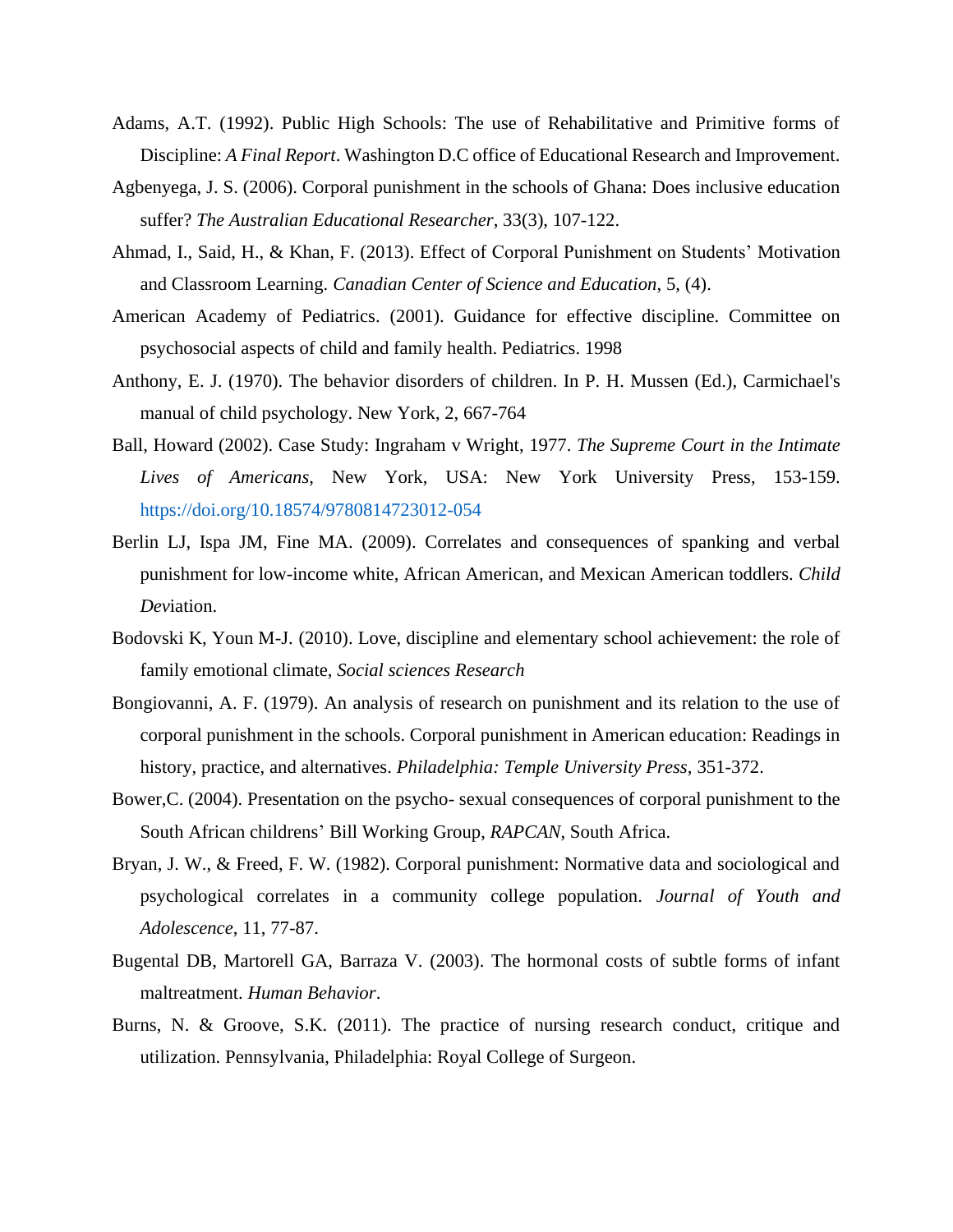- Cardinal RN, Parkinson JA, Hall J, Everitt BJ. (2002). Emotion and motivation: the role of the amygdala, ventral striatum, and prefrontal cortex. *Neuroscience Bio-behavioral Review*, 26(3):321-52. doi: 10.1016/s0149-7634(02)00007-6. PMID: 12034134.
- Carson, B. (1986). Parents who don't spank: Deviation in the legitimization of physical force. Unpublished doctoral dissertation, *University of New Hampshire*, Durham.
- Chang, D. F., & Sue, S. (2003). The effects of race and problem type on teachers' assessments of student behavior. *Journal of Consulting and Clinical Psychology, 71*(2), 235– 242. https://doi.org/10.1037/0022-006X.71.2.235
- Cohen, S., & Syme, L. (1985). Social support and health. New York: Academic press.
- Donnelly, Michael & Straus, M.A. (2001). Corporal punishment of children in theoretical perspective. *Corporal Punishment of Children in Theoretical Perspective*. 1-349.
- Eid Bassam, Touma Boulos Marianne, Lydia Khabbaz Rabbaa & Bernard G. (2018). Corporal punishment of children: discipline or abuse? *Libyan Journal of Medicine*
- Gershoff , E.T. (2002). Corporal punishment by parents and associated child behaviours and experiences: a meta- analytic and theoretical review, *Psychological bulletin*, 182 (4), 539-579
- Global Initiative (2013). To end all Corporal Punishment of Children, *Report of corporal punishment of children in Luxembourg*.
- Greydanus,D. E, Pratt, H. D., Spates, C.R., Blake-Dreher, C.R.,Greydanus-Gearhart, A.E., & Patel, D.R.,(2003). Corporal Punishment in Schools. *Journal of Adolescent Health*, 32, 385- 393.
- Hair, J. F., Hult, G. T. M., Ringle, C. M., Sarstedt, M., & Thiele, K. O. (2020). Mirror, Mirror on the Wall, A Comparative Evaluation of Composite-based Structural Equation Modeling Methods*, Journal of the Academy of Marketing Science*, 45(5), 616-632.
- Hair, J.F., Sarstedt, M., Pieper, T. M. & Ringle, C. M. (2012). The Use of Partial Least Squares Structural Equation Modeling in Strategic Management Research: A Review of Past Practices and Recommendations for Future Applications, *Long Range Planning*, 45**,** 320-340.
- Hawkins, J. M. (1998). The South African Oxford School Dictionary. *Oxford University Press*, Cape Town.
- Holmes, S. J., & Robins, L. N. (1988). The role of parental disciplinary practices in the development of depression and alcoholism. *Psychiatry*, 51, 24-35.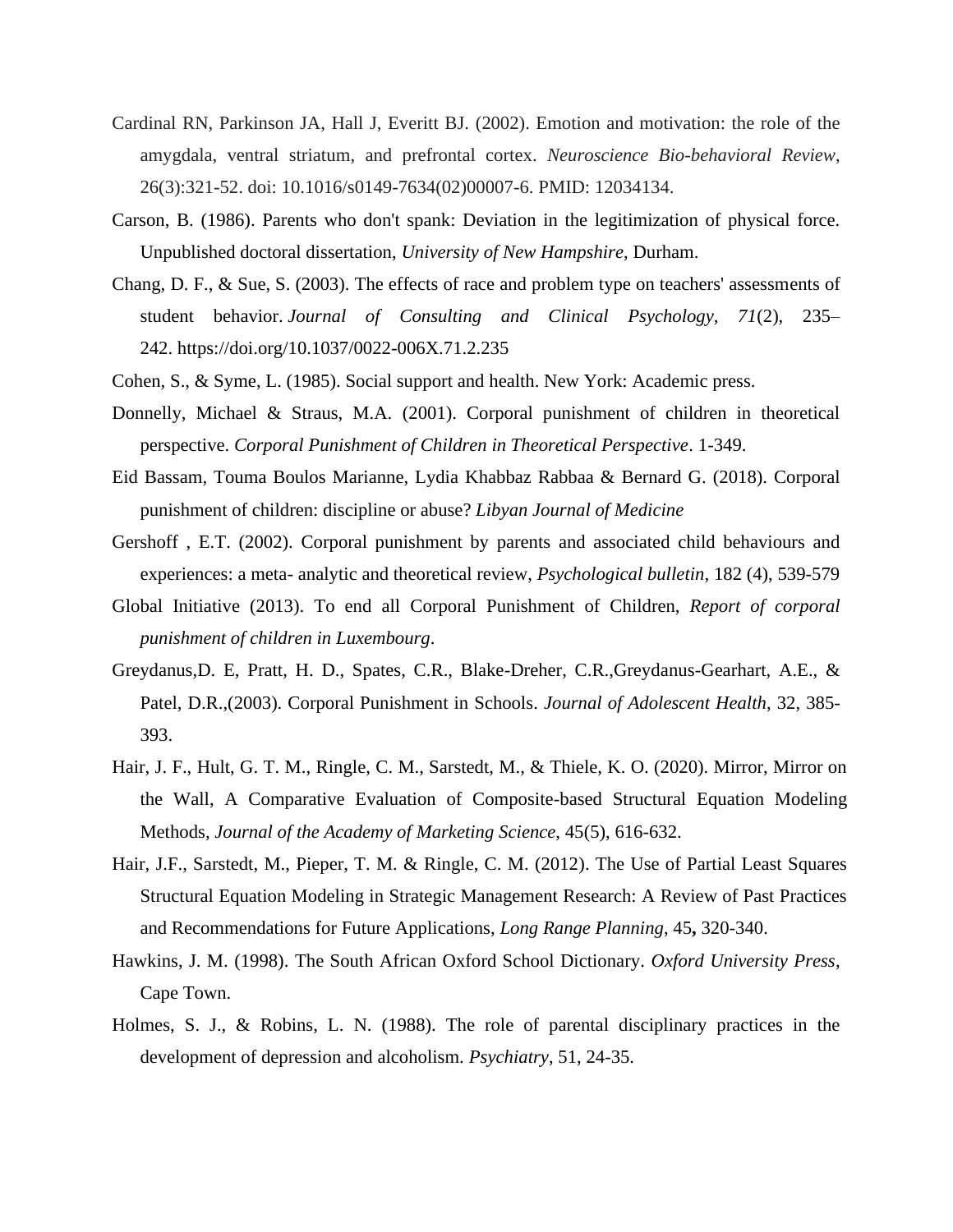- Holzer, P. and Lamont, A. (2010). Corporal punishment key issues, *Sage publishing company*, London
- Hyland ME, Alkhalaf AM, Whalley B. (2013). Beating and insulting children as a risk for adult cancer, cardiac disease and asthma. *Journal of Behavior*.
- Hyman, I., Mahon, M., Cohen, I., Snook, P., Britton, G., & Lurkis, L. (2001). Student Alienation Syndrome: The Other Side of School Violence, *School violence intervention: A practical handbook* (pp. 483–506). The Guilford Press.
- Kimani, G.N. (2012). Teachers and Pupils view on persistent use of corporal punishment in Managing discipline in primary schools in Starehe Division, Kenya, *International Journal of Humanities and social science*, 12
- Larzelere, R. E. (1986). Moderate spanking: Model or deterrent of children's aggressive behavior in the family? *Journal of Family Violence*, 1, 27-36.
- Lau JT, Liu JL, Cheung J. C. (1990). Prevalence and correlates of physical abuse in Hong Kong Chinese adolescents: a population-based approach. *Child Abuse*
- Lewis, R. (1997). The Discipline Dilemma 2nd Edition. Melbourne, Australia: *The Australian Council for Educational Research*
- Lwo, Lwun-syin & Yuan, You-Shi. (2011). Teachers' Perceptions and Concerns on the Banning of Corporal Punishment and Its Alternative Disciplines. *Education and Urban Society* - EDUC URBAN SOC. 43. 137-164. 10.1177/0013124510380232.
- Margolin G, Vickerman KA, Oliver P. H. (2010). Violence exposure in multiple interpersonal domains: cumulative and differential effects. *Journal of Adolescence Health*.
- McKown, Clark & Weinstein, Rhona. (2003). The Development and Consequences of Stereotype Consciousness in Middle Childhood. *Child development*. 74, 498-515. 10.1111/1467- 8624.7402012.
- Munir, M. Asif, Shabir, Ghulam, and Sharif, S. (2021). Technology Acceptance Model and Academic Performance of Postgraduate Students, The Moderating Role of Academic Self-Efficacy. *Library Philosophy and Practice (e-journal)*, 4888.
- Ndembu, J.K, (2013). Alternative strategies to corporal punishment in secondary school students. Discipline in Magumu Division, Kananga District, Kenya.
- Pearlin, L. I. (1989). The sociological study of stress. *Journal of Health and Social Behavior*, 30, 241-256.